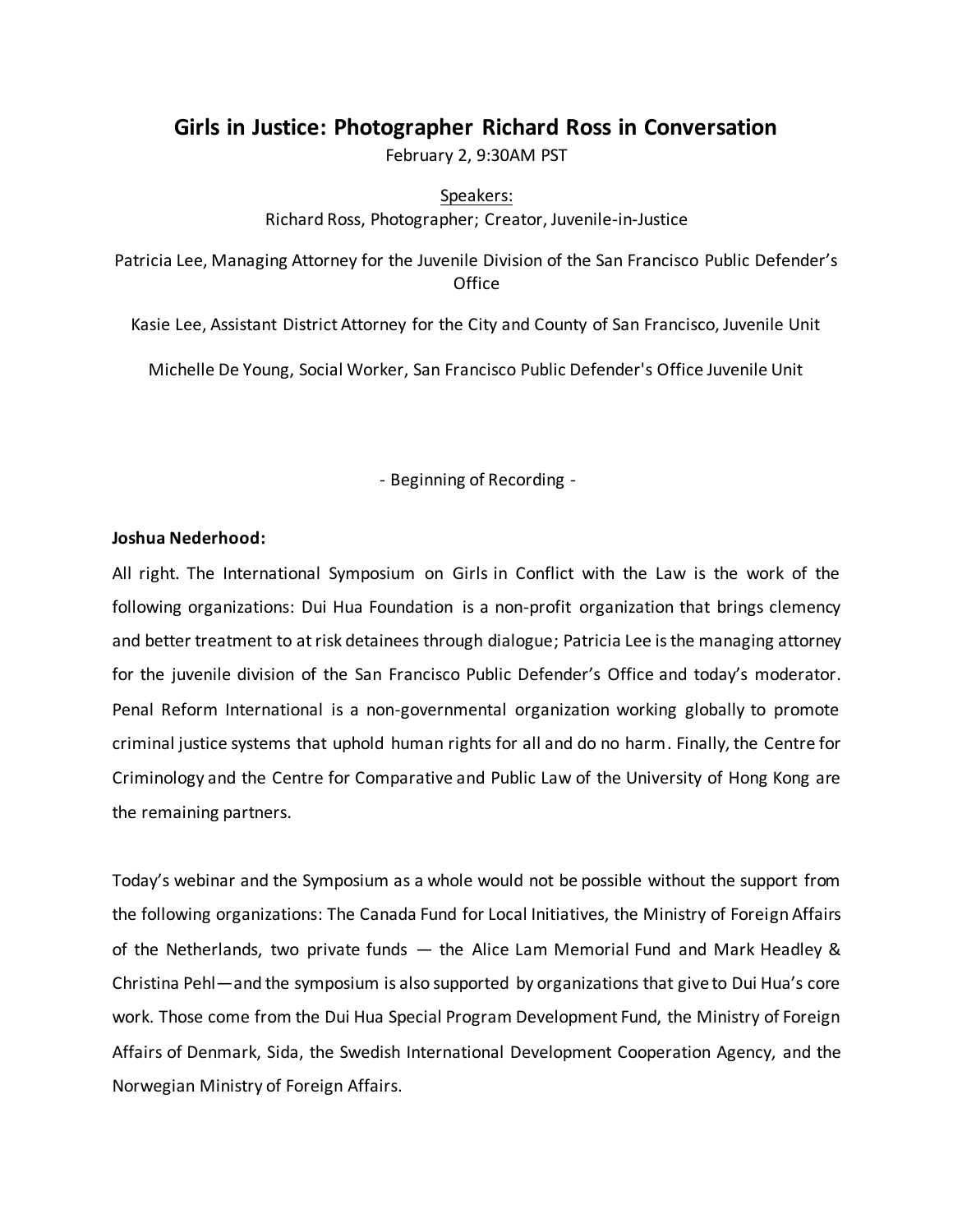Today's moderator Patricia Lee has been Deputy Public Defender in San Francisco since 1978 and has been practicing in the juvenile courts since 1981. She's currently the Managing Attorney for the Juvenile Division of the San Francisco Public Defender's Office. I will now turn things over to you, Patty.

## **Patricia Lee:**

Thank you, Joshua. Welcome everybody. Good morning, good evening. I want to also note that this is a webinar and Symposium but I want to also encourage you to attend our upcoming symposium events. So on February 15, we have Findings and Calls to Justice with a Focus on Indigenous Girls and Youth in Canada and in the United States. February 23, we have the symposium on Sex Trafficking, to be announced hopefully, very soon. Sexual violence, the view from Glasgow, and the last Symposium will be the view from Beijing. We have a lot in store, encourage you to continue attending these events.

For today's presentation, we are very, very excited to present the preeminent photojournalist, Richard Ross. He is an activist, photographer, and distinguished research professor of art based in Santa Barbara, California. He is the creator of Juvenile-In-Justice. His work turns a lens on the placement and treatment of American juveniles and he empowers the voices of the youth, the many youth who are incarcerated, so he provides a visual tool to lead to the decarceration of youth throughout the United States and across the world.

Next stop on our tour is Kasie Lee. I'm very honored to have worked with Kasie through the years, and she is now the new assistant district attorney for the city and county of San Francisco. She is a certified Criminal Law Specialist. She is a former public defender of the Los Angeles County Public Defender's Office and she's handled complex cases, and she will give you a short preview on the law of children who've been sexually trafficked and exploited.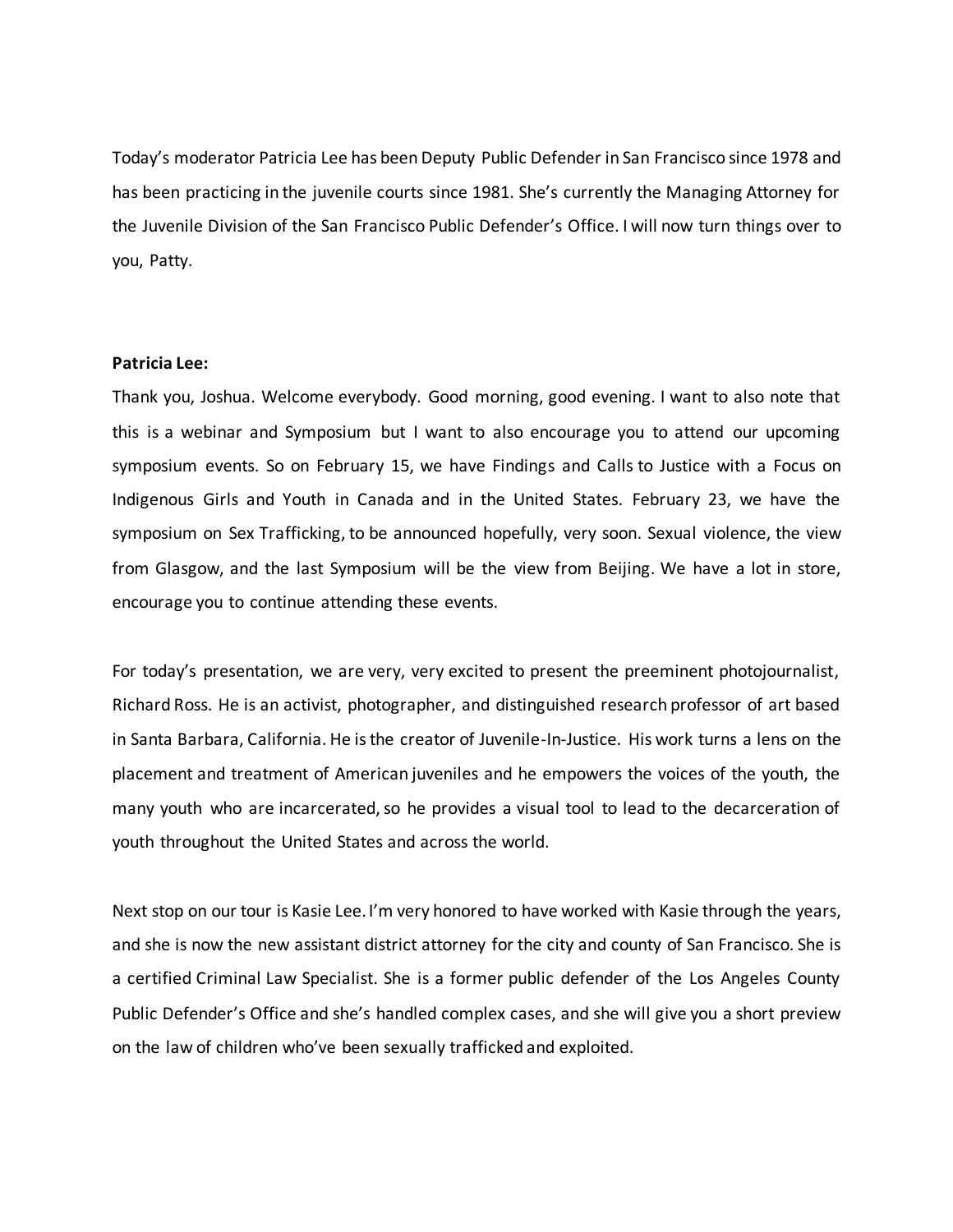Our final stop on our tour this morning will be Michelle De Young, a girl social worker extraordinaire from the San Francisco Public Defender's Office and she will provide you with a day in the life of the social worker as a girl social worker in San Francisco.

Without further ado, I'm going to introduce you to Richard Ross. Thank you, Richard.

## **Richard Ross:**

Thank you. Thanks for having me. My whole focus for the last 15 years has been interviewing these kids and being a co-conspirator with them in terms of trying to be the conduit for their voice. So, I've been to 35 different states. I have interviewed over a thousand kids. It's taken more than 15 years and it's a project that began – I know exactly where it began, but I'm not quite sure when it ends, but the easiest thing to introduce me is Judy Woodruff did a little interview with me earlier in the year, and let me give you a three-minute piece that was just on PBS. [video presentation]

#### TV Presenter:

Richard Ross has documented the US juvenile justice system for the better part of a decade. In tonight's *Brief, but Spectacular*, Ross shares what it feels like to honor the voices of children behind bars. His books *Juvie Talk* and *Girls inJustice* are available online.

#### Richard Ross recording:

I went to a juvenile detention center in Texas. And I was used to photographing architecture, but then, all of a sudden, I started talking to a couple of kids there that were very fragile, didn't speak any English. And I realized that I was the conduit for their voice.

When I would go into these institutions, I would knock on the door of the cell, I would take off my shoes, I would ask for permission to come in. And then I would sit on the floor of the cell. I would give that child authority physically above me. And these were usually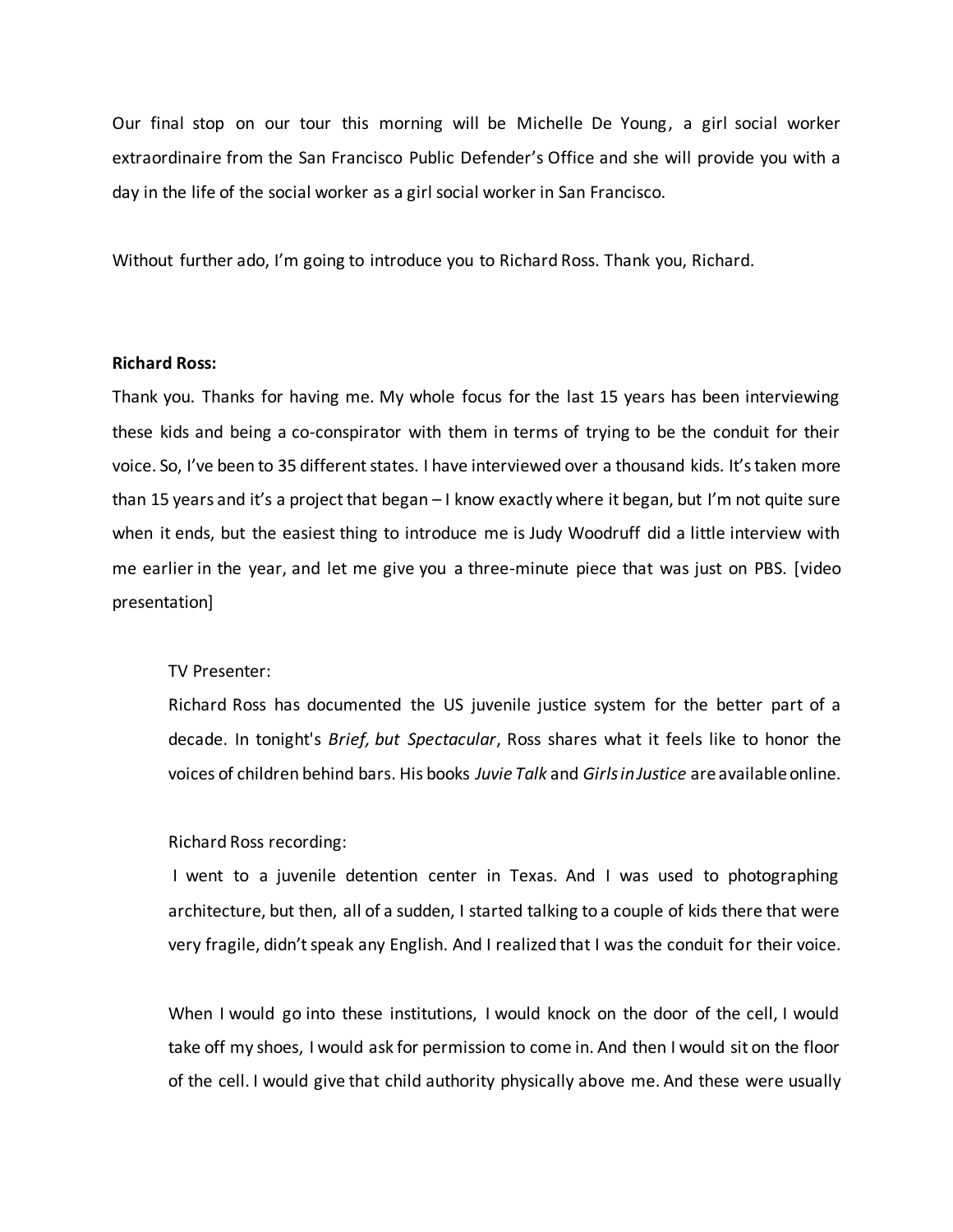teenagers, and they were isolated, bored, lonely. And somebody interested in paying attention to them, they loved it.

These kids all live under the umbrella of trauma, poverty, abuse, neglect. And I'm trying to figure out the world where they get the right resources to help them, and they don't go into the deeper end of the system.

Every one of these children need mental health services. These are kids without a voice from families without resources, from communities without power, and that's got to change somehow.

Getting the images into the hands of the right people to effect change is the battle that I do. The Senate and House was voting to renew the act that kept children in separate courts.

There was an exhibition of my work in the Capitol Rotunda. And then, when the actual vote was taking place, Senators Grassley and Durbin both had copies of my book when they were voting.

I create these images because data, while it's incredibly important, exists in fluorescent sterility, yearning for a fragile voice to make it comprehensible on human terms.

When you have kids from one zip code that are more likely to go to prison than college, then society has failed them, rather than they have failed us.

So, instead of figuring out how to change these kids to fit into our institutions, we have to rearrange our thinking and figure out how our institutions change to fit these kids.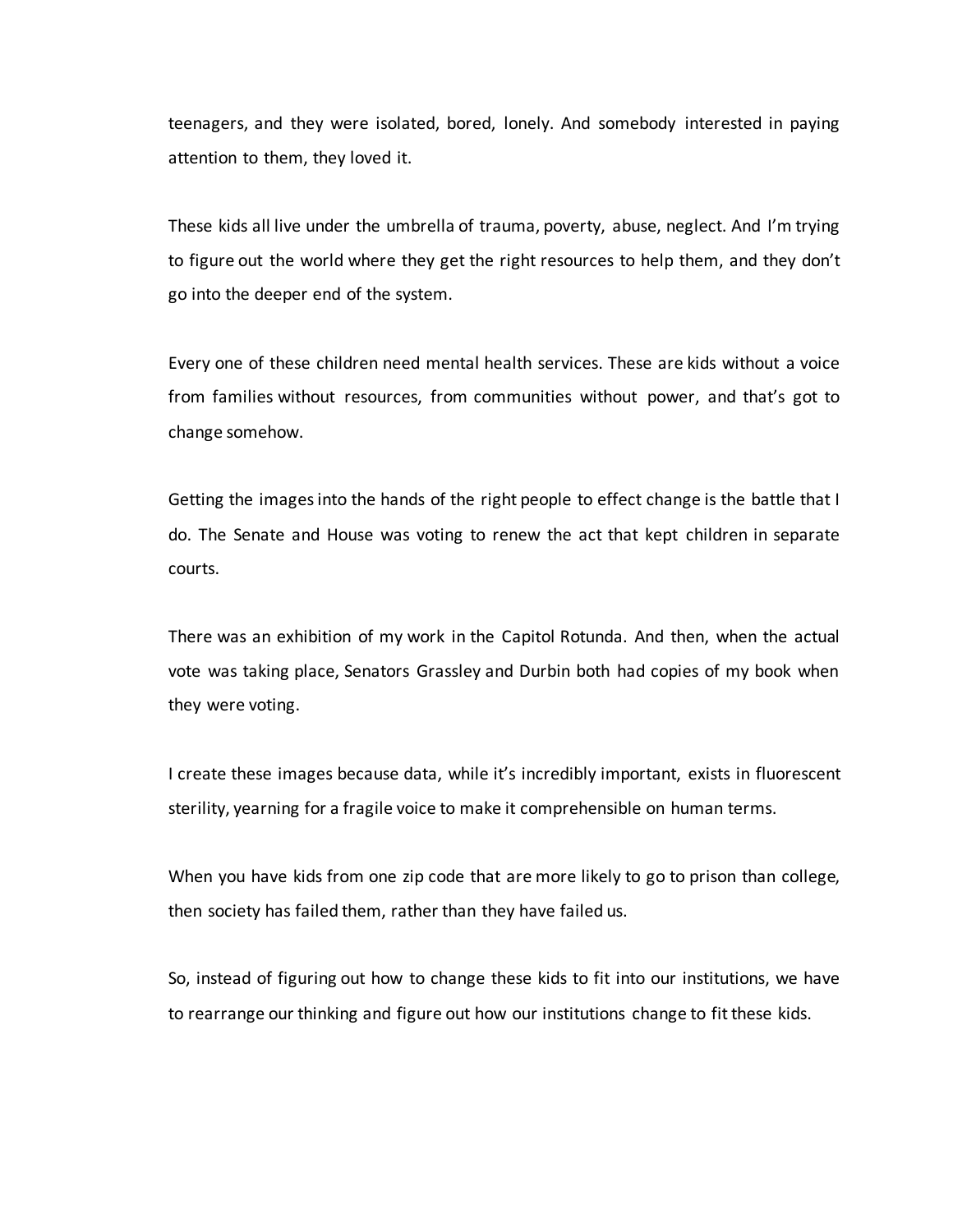You have seen these images. You have a glimpse of who these kids are. Ask yourself, what would you do if this was your kid?

My name is Richard Ross, and this is my Brief But Spectacular take on juvenile injustice in America. [end of video presentation]

Brief But Spectacular, I apologize for that title but it does give a pretty good overview on professionals at editing and presenting are important. So, I have photographs all over the place, and then as part of it, you look at isolation cells, and any institution might say, well, it's an anomaly. It's a timeout room. It's administrative segregation, any number of words, but when you put them all together, and I can do that in a compelling and artistic fashion that pulls you in - I'm an artist. I know visuals. I know how to sell things. That's what a visual artist can do. I don't just give data.

When you put a 10-year-old into a room like this, and a steel door closes, you could hear the sound, you can feel the cold, and then four deadbolts are thrown across there, how much damage does it do to these kids? How do you imagine that you're doing something good, but institutions are hoarders of bad habits, so they keep on doing it and doing it. My role has been to get into these places, which takes endless emails, endless phone calls, endless who-knows-who. I wear a journalistic hat. I wear a professorial hat. I do anything possible, and I am relentless in terms of getting into these places. When people have said, "You'll never be able to do it," well I think the legal system comes from a background of precedent whereas artists feel like they have to do what is unprecedented. Then once you get in there, you have to very quickly develop trust with the kid, and I do that by knocking on the door, taking off my shoes, asking for permission and sitting on the floor and give these kids power over me.

So, who are these kids? This is the way the media has portrayed these kids, as very violent gangbangers that are terrifying, that are going to come and assault sexually, physical, take away all your resources. This is the way the media presents it. I try to show the actuality of who these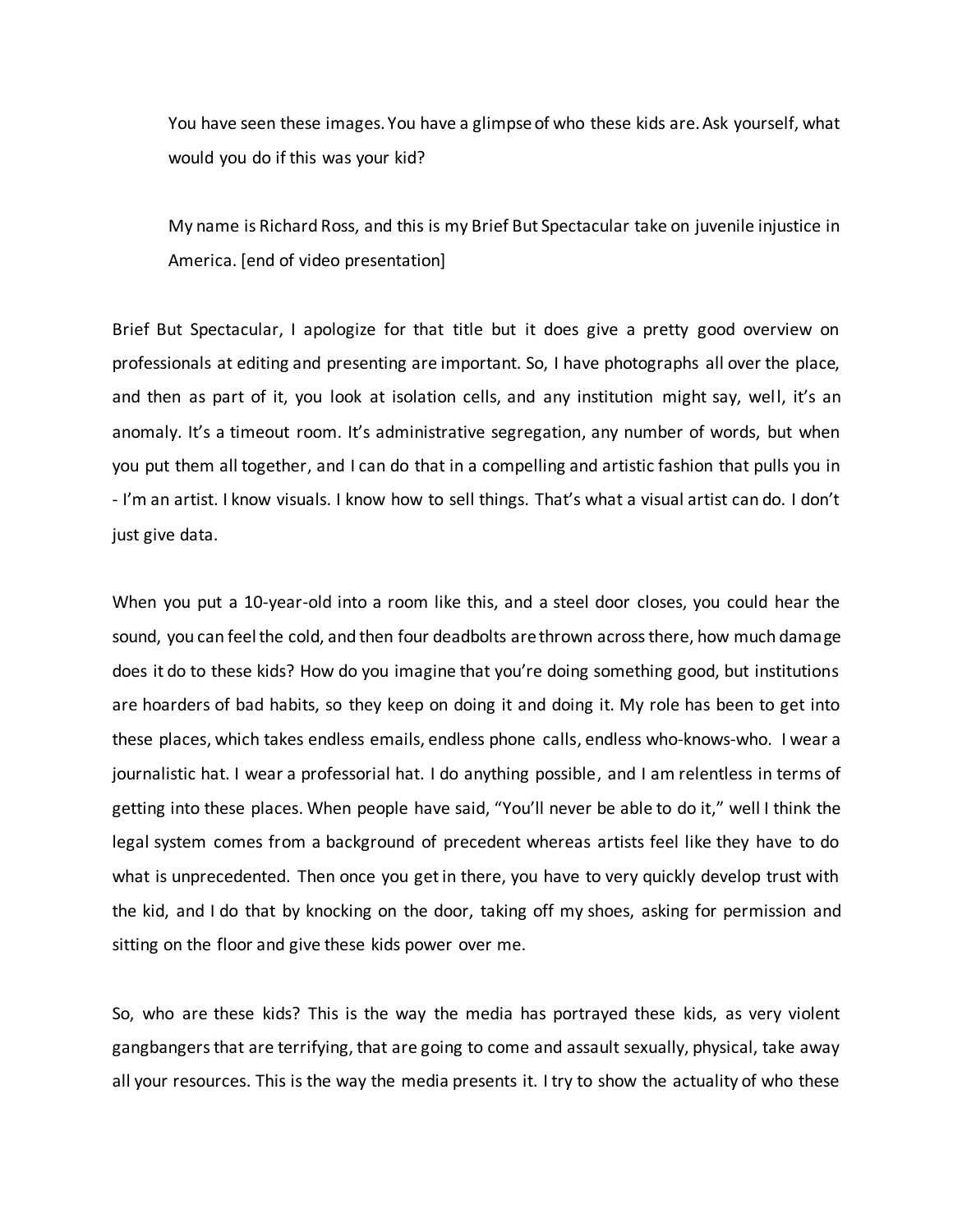kids are. On the left is a fifth grader that got into an argument with a kid in class, was in the principal's office and then ate a muffin on the principal's desk and ended up at 10:00 in the morning in a detention center. While the director of the detention center asked if she could use the image, sent out that image to all the principals in her district and said, "This is no place for these kids. You settle any issue like that within your classroom or within your office, but you don't have protocols that send them here because it damages them."

I do comparisons. The left is an image that I shot at Abu Ghraib in Iraq, the right is a juvenile detention center in Hawaii. The right is one of my images from Guantanamo Delta Camp where they hold the world's worst alleged terrorists, on the left is a juvenile detention center in Texas. What's the difference between the two? It's exactly the same construction, but for the alleged terrorists, they have a light, they have a window. How do we do this to our children? That's what these comparisons will ask, and then I have to figure out where to present them in order to get the maximum impact, but visuals count. Simple visuals are important.

Let me give you an example on what we act as a conduit and let a kid from Ferguson, Missouri speak in his own words. [video presentation]

I got shot. It was on the 22nd of April. Well, they shattered my thumb, cause it went in my thumb and came out my pinky. Hopefully they took a piece of bone out of my hip. They put it in my thumb, like just like yesterday, two days ago. It's all great. That's all good, I'm still alive, so, okay. [end of video presentation]

"It's all going great. I'm still alive." That shows the lack of a preferential cortex. It shows an access to weapons. It shows violence. It shows a kid in isolation. All these things that we talk about in terms of data, one kid starts talking about it, simple, simple stories, simple data. I need to have this information repeatable for it to have effect. Every child, 13 or 14 years old sentenced to life without parole for a non-homicide has been a person of color in the U.S. I want students to think about these things, be able to read them and be able to read them and say to their friends, "I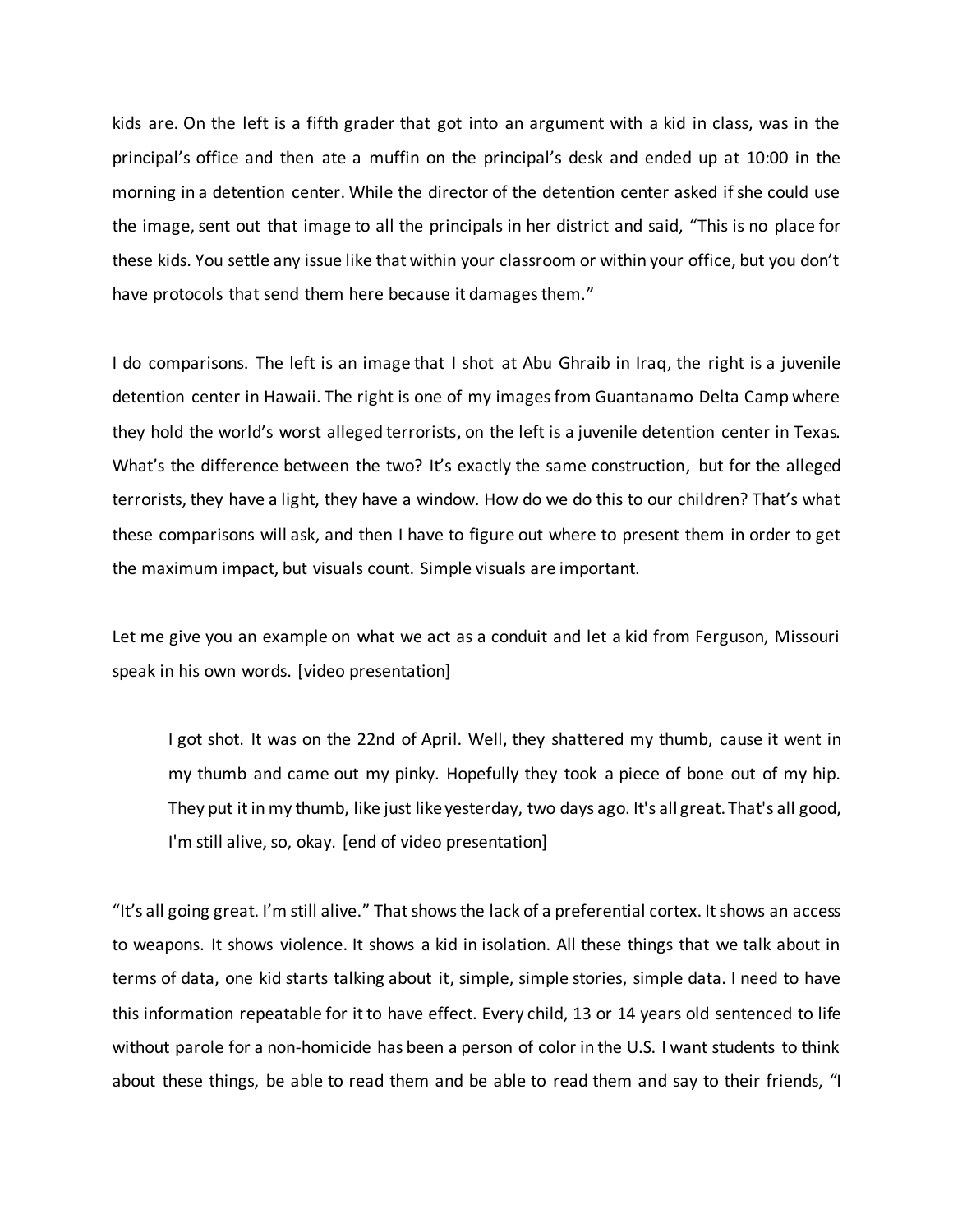heard this and you're not going to believe it." It sets up a conversation in terms of changing a discussion and changing a way a world thinks about these kids.

For example, I went to Maryville Residential Program, I asked the director, "What percentage of the girls here have been sexually abused when they come here? What percentage?" "Everyone. All 88 of the girls in our custody have been sexually abused. It's hard to imagine these kids are perpetrators of crimes when you realize how much they're victims of crimes." The people that they were put in custody to love them, or their family, violated that love on the worst possible sense. When you start thinking about these kids in these terms, it's one thing, but then when you go beyond that and you start having the first-person story, again this is a director talking about girls, but here in Georgia, a girl tells her story in the sense of first person singular. This is me and it has different impact. [video presentation]

First time I was sexually abused was at the age of probably around five. They were with my mother. And I tried to tell her a few times and she said, I didn't know what I was talking about. I was too little. And when I finally gave the time, when I actually finally gave up on trying to get to talk to her about it was when one of her boyfriends after having raped me, left the room and slammed the door so hard that it didn't actually close. It kind of like swung back open. And I saw her sitting on the couch across from the doorway and she looked at me and smiled, and I knew the whole time that she could hear me scream. [end of video presentation]

The power of the voice, the power of telling the story from their own experience. I try to have both audio singular image, not confused, simple images. I want things to haunt you. Politically, in terms of getting the images to have impact, although so many overproportioned kids that are incarcerated are kids of color, I also make sure that I have some white girls with the idea that the policymakers who are predominantly white men in this country can easily dismiss that this is a problem of the other. I want to have an image like this so that they can identify and say, "Maybe we better do something about this because she looks familiar in terms of my own family, my own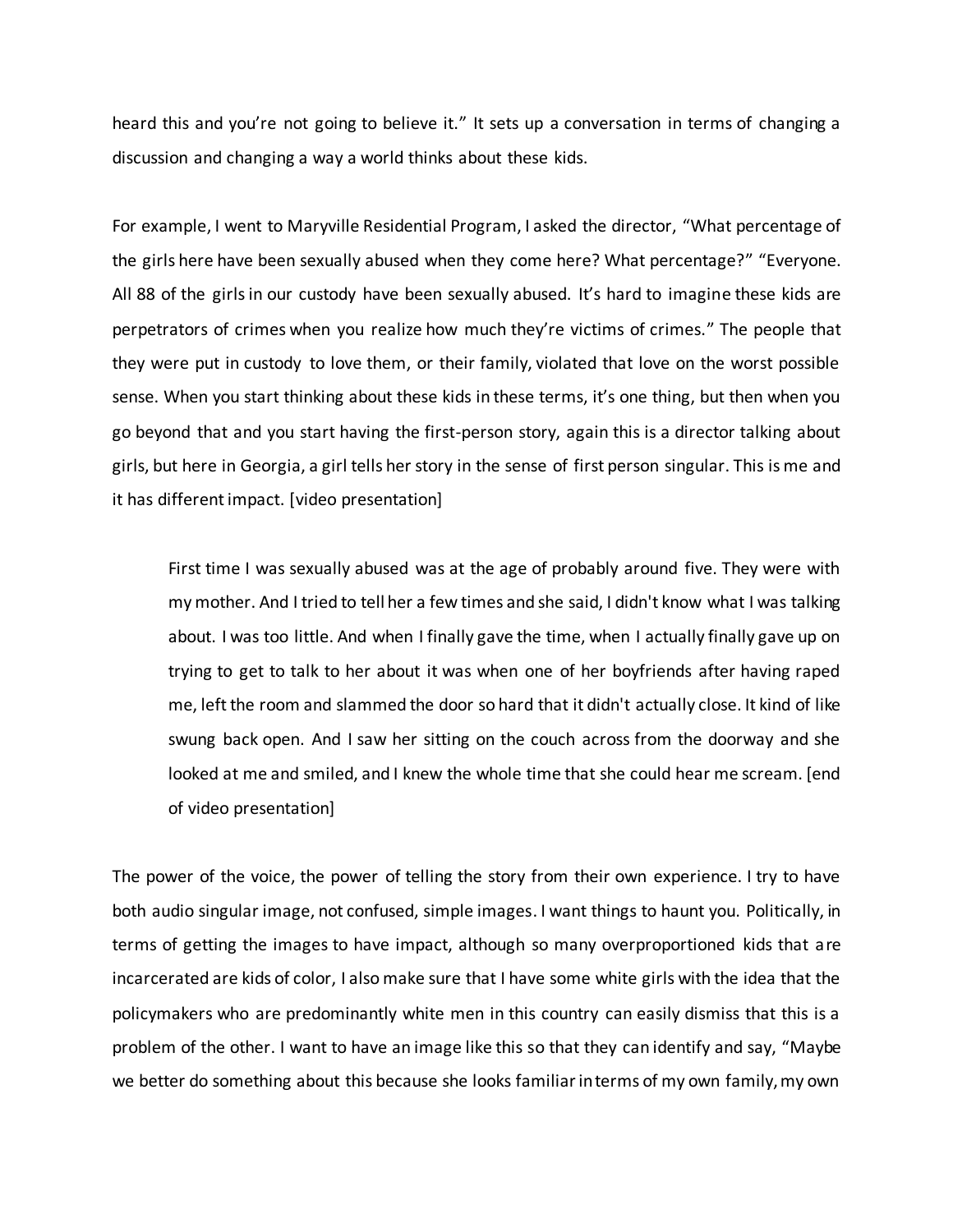community, my own church, my own school, so I can't dismiss it as the other. I can't say, 'oh, well, it's that kid of color that's causing the problem'." Again, let's hear a girl talk about her situation. [video presentation]

Can'tlay down, got to sit up. I can lay down at 7:30. They wake me up at six o'clock in the morning. If they see us laying down or falling asleep, then they take our mattress covers. My back really hurts. [end of video presentation]

This is where there are 50 girls being held, 49 of them are white, one African-American girl. She's held for 72 hours in isolation. They won't let her lie down on her mattress and the director of the institution is saying she was intimidating the other girls, one African-American girl intimidating 49 white girls, I didn't see how that was possible, but I couldn't say, "are you out of your mind?" I had to make the case and get them to buy into a different way of thinking. Your strategies have to be to try to bring people into the fold rather than confronting them.

Sometimes, data can be really simple and present a case and you could say, Latino youths are four times more likely to receive an adult sentence for the same crime as white children, and African-American youths are nine times more likely to receive an adult sentence for the same crime as a white child. What do you think your policy of holding this African-American girl is accomplishing, and how does that stand with the data that's been collected? You have a discussion.

Basically, I feel like I am a conduit telling these kids stories, but the story that you have to tell essentially is when you can predict that an infant boy of color in a particular zip code is more likely to go to prison than to college, you have to be able to accept that it's our fault more than his. You have to be able to show that, "Look at this kid. African-American kid in a courtroom facing two white ADAs or public prosecutors." How does it feel? These are lonely, powerless people. This is a girl that was held for more than six weeks in isolation in an institution wearing a suicide tunic. Why was she wearing a suicide tunic? Because there was a horizontal band of red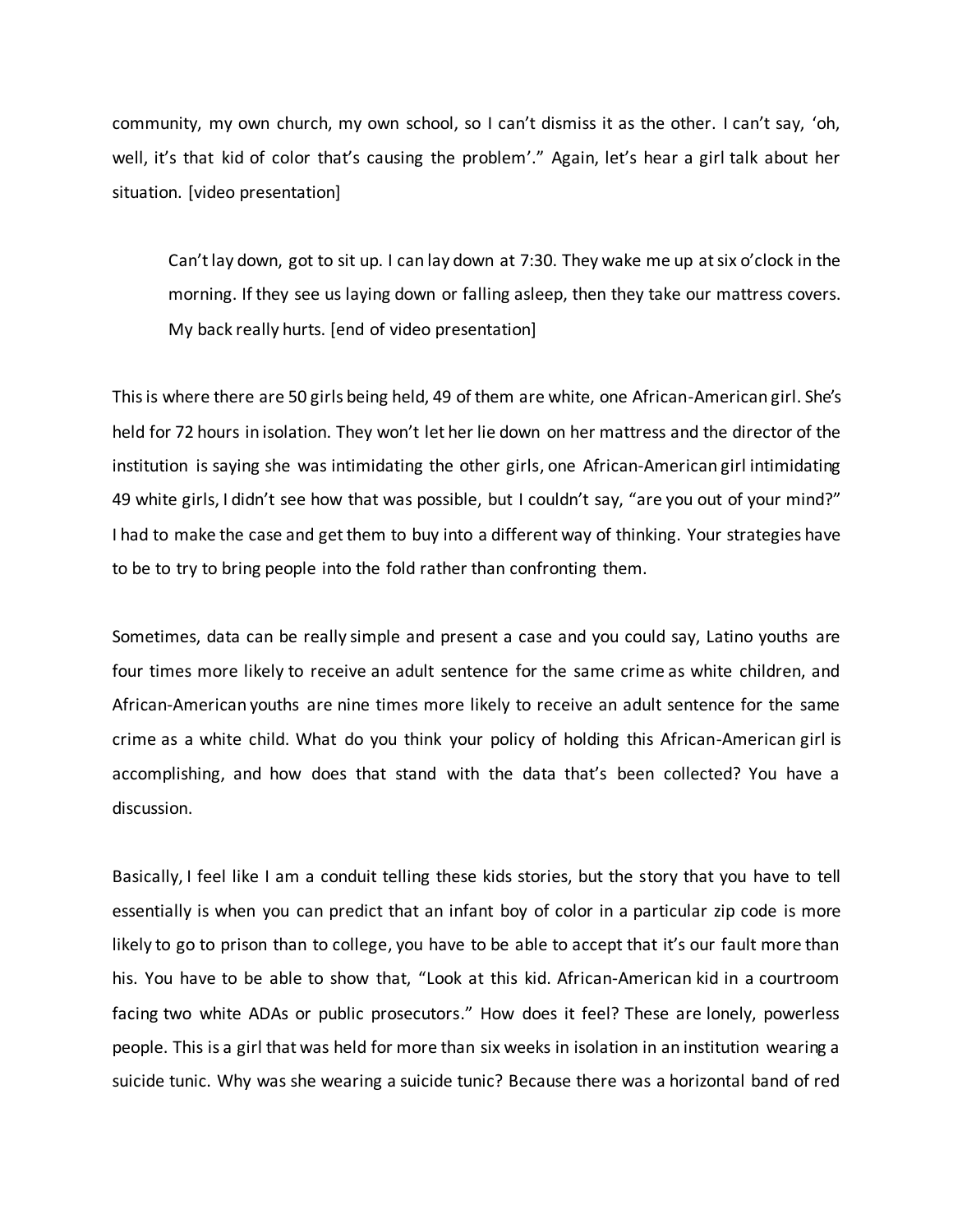all across her cell which very much looked like a tennis ball had been dipped in paint and placed there, but it's where she was beating her head against the wall. Can you imagine that? How do you deal with that? How do you talk to these kids? How do you deal with the institutions? How do you try to change it? It's almost impossible but you have to bear witness and you have to show people in power, "this is what you're doing."

So, I took this and I did this work in secret for about five years. Then the publisher, Rick MacArthur of Harper's Magazine said "You can't be a mobile home trying to get all 50 states. These kids need attention now." So in 2012, this was published and it started to gain national attention, more national attention than I think simply data would have done, but it also closed a lot of doors. It became a much more public discussion rather than just driving my wife crazy with the project I was doing, and it became used in judicial subcommittee hearings, somewhat on the federal level but a lot of the battle in the states is on the state and local level. So, you have to figure out who the audience is that's really critical for your information. We're working together today, and we know our audience is very specific and educated, but we also have within the audience, a high school group from Chicago and other people beyond educators.

This was at the Capitol when they were voting to extend the OJJDP. Rather than January 6, this was a little more productive use of the Capitol rotunda. I also published three books which are available online, shameless plug, because the policymakers are older, male, and they feel the weight of the book is important, but in order to get to the policymakers, you have to get to the gatekeepers who were the interns, younger, deal with social media. Some of our tweets, pushing 200,000 engagements, some of our IG account we can get upwards of 70,000 and more, 80,000. It's shaping the conversation for another generation.

This is at American University. I put the images on the walls rather than within the museums, because as Willy Loman said about, "Why do you rob banks? It's because that's where the money is." I'm trying to be in places where the kids are, where the policymakers of the future are. I'm trying to shape the conversation for another generation. The work will be up by on the walls of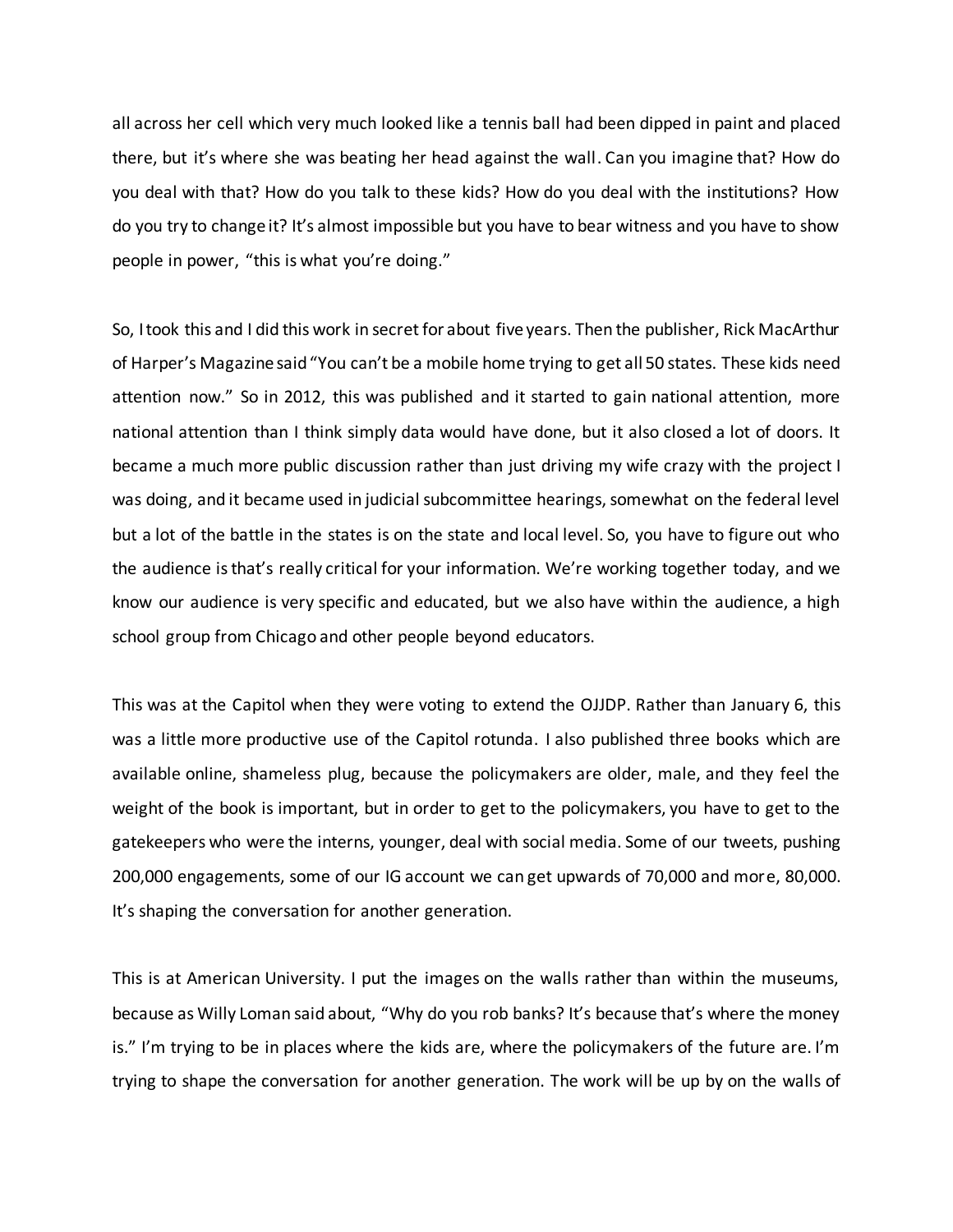institutions that never thought they could put the work up. It's not about commodity. It's not about artifact. It's about idea. I put them up on billboards. I work with other artists who like to do unprecedented things in dance performance.

This is Bloomington, Indiana City Hall. The city counsellors have to go up the stairs and look at it every day. This is Wilks-Barre, Pennsylvania, where they had the kids for cash scandal and two judges were sent to prison for owning a private juvenile detention center and sending kids to their private juvenile detention center. Well there, the district attorneys said "Yes, you could put it up in the courthouse. We won't argue with that." I'll put up simple information and as simple as I can get it, and you have this information and then I'll work with Bryan Stevenson that goes into the EJI Museum. Oprah, Bryan, they are looking at the image, it's on *60 Minutes*, it gets to a wider audience.

Now I'm going to beg for forgiveness from Dui Hua and show one of the images that was presented earlier in terms of texts, general information, Penal Reform International, and that same information can be presented with an image where it's located, personally as the story of a girl which makes it more impactful, I think. Patty, forgive me. One of her slides from an earlier week, same information here and it would be even more effective if this girl was saying, "I am here for a technical violation." "I am here for a status offense." "I need mental health help." I come from probation." Things like that and then you follow it with a kicker, costs for this 15-yearold girl, more than \$275,000.00.

One of the last things I'm going to do is show you - have you listen for a minute to Bryan Gowdy who is the attorney that spoke in front of the Supreme Court and argued Graham versus Florida. Graham versus Florida was one of the seminal cases of you can't have a juvenile in a non-capital case be sentenced to die in prison. I interviewed Bryan. I interviewed Terrence Graham. I'm in constant correspondence with them. These are all on the website. These are all being posted, and this is the 10<sup>th</sup> year anniversary of Graham versus Florida coming up, but Terrence is still in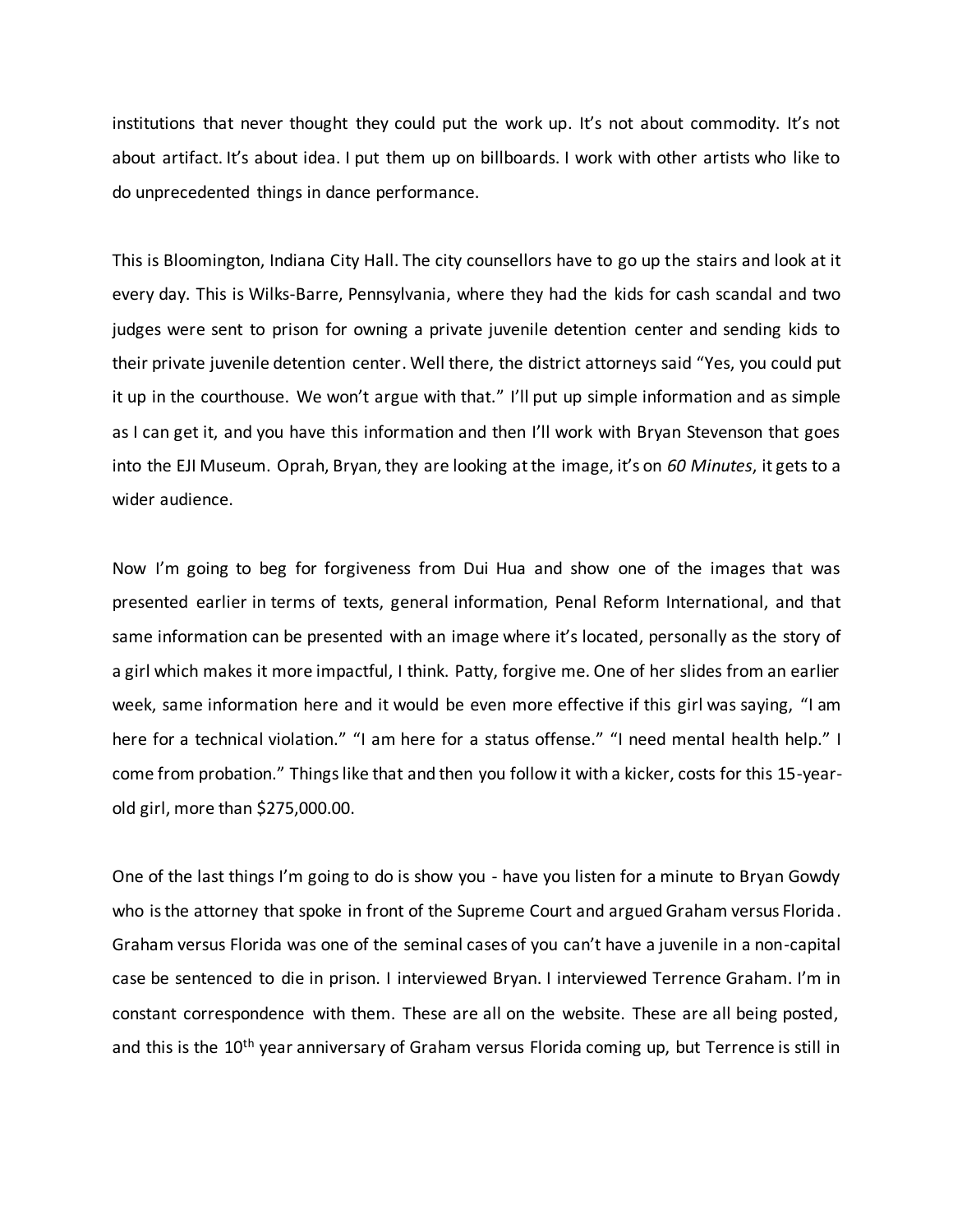prison. We have these legal decisions, but they are people. So, here's Bryan speaking. [audio presentation]

Patrick Terrance's case is another case that I helped out in. It involved the 12-year-old in Duvall County. And he was indicted by the grand jury. So he was facing a mandatory lifestyle parole. It was Christian Fernandez, and Christian's now 17, but when Christian was 12…The way I put it to people, by the time he was 12, his father completely abandoned him and had no part of his life. He had a stepfather who abused him physically and then he committed suicide in front of him, and a mother who was only 12, when she had to raise him and wasn't equipped to raise him. [Services] came in and investigate and do nothing about the situation and the result of this whole environment that was created by all these adults was that Christian was left at home with his younger siblings one day, and his two-year-old sibling unfortunately died. You know, he was supposed to be looking after all these younger siblings at age 12. And I say, you know, all these people have a part to play in this. His father was absent, his stepfather who abused him and committed suicide in front of him, and his mother who did really nothing to rectify the situation, the Department of Children and Families that overlooked all this stuff. And of all those people, who've made a mistake. There's only one facing the life without parole sentence. And that's the 12-year-old kid. [end of audio]

Rather than have the child accountable to society and institutions, how do we change that so society and its institutions are accountable to the child? Thank you very much for your patience. I do want you to know that I'm going to be exploring doing workshops in different countries to see what tools can be brought, what exists there, I'm always available. I answer emails promptly, books are available, and you've been very generous with your time. I hope you follow these, us on social media.

## **Joshua Nederhood:**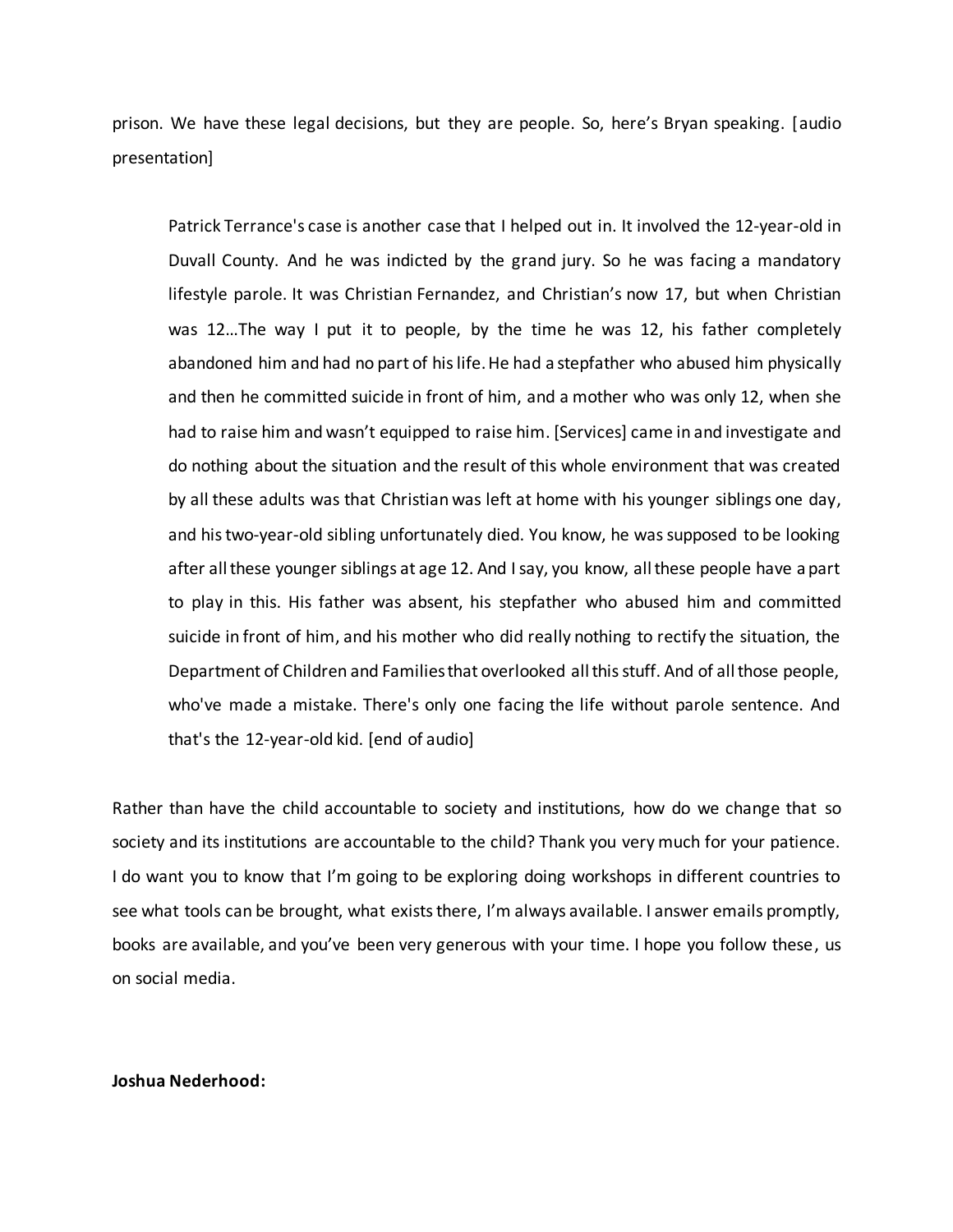Thank you, Richard. Now we'll be hearing from Kasie Lee.

#### **Kasie Lee:**

Thank you all for being here and thank you, Richard for capturing all of those powerful images over the years and really, telling the stories of these youths. My name is Kasie Lee and I'm a district attorney in San Francisco. Can everyone see this presentation?

So, I'm a district attorney here in San Francisco. For those of you in the audience who are not familiar with how our system is, there are 58 counties in California and each county has their own prosecutor, which is the district attorney. In San Francisco, we are both the city and the county and that is what I do here. I am with the District Attorney's Office in the juvenile unit. I'll also say that prior to this job, I represented youth in the same system, in the juvenile and justice system for many years, and it was really in that capacity that I grew to understand and appreciate the stories of these youths, and as one of the mentors that I had before stated and I really agree with this, "It's really in that capacity that one can appreciate and taste the salt of the client's tears." That experience has really informed what I do now, and I am as I said, in the juvenile unit and there I review cases that come in. When young girls and boys come into the system, I review the cases and decide whether or not there is sufficient evidence to bring charges with them and bring them into our juvenile and justice system.

In my work here at the District Attorney's Office, as I encounter the girls that come into our system, I have seen that almost all, the large majority, if not all, are part of the CSEC population or CSEC victims or at-risk. That's really a lot in line with what you just heard from Richard earlier when the director of a residential program said that all 88 girls in her program were sexually abused at some point in their lives, and that's consistent with what we see here in our system. When I say CSEC, what that stands for is the commercial sexual exploitation of children.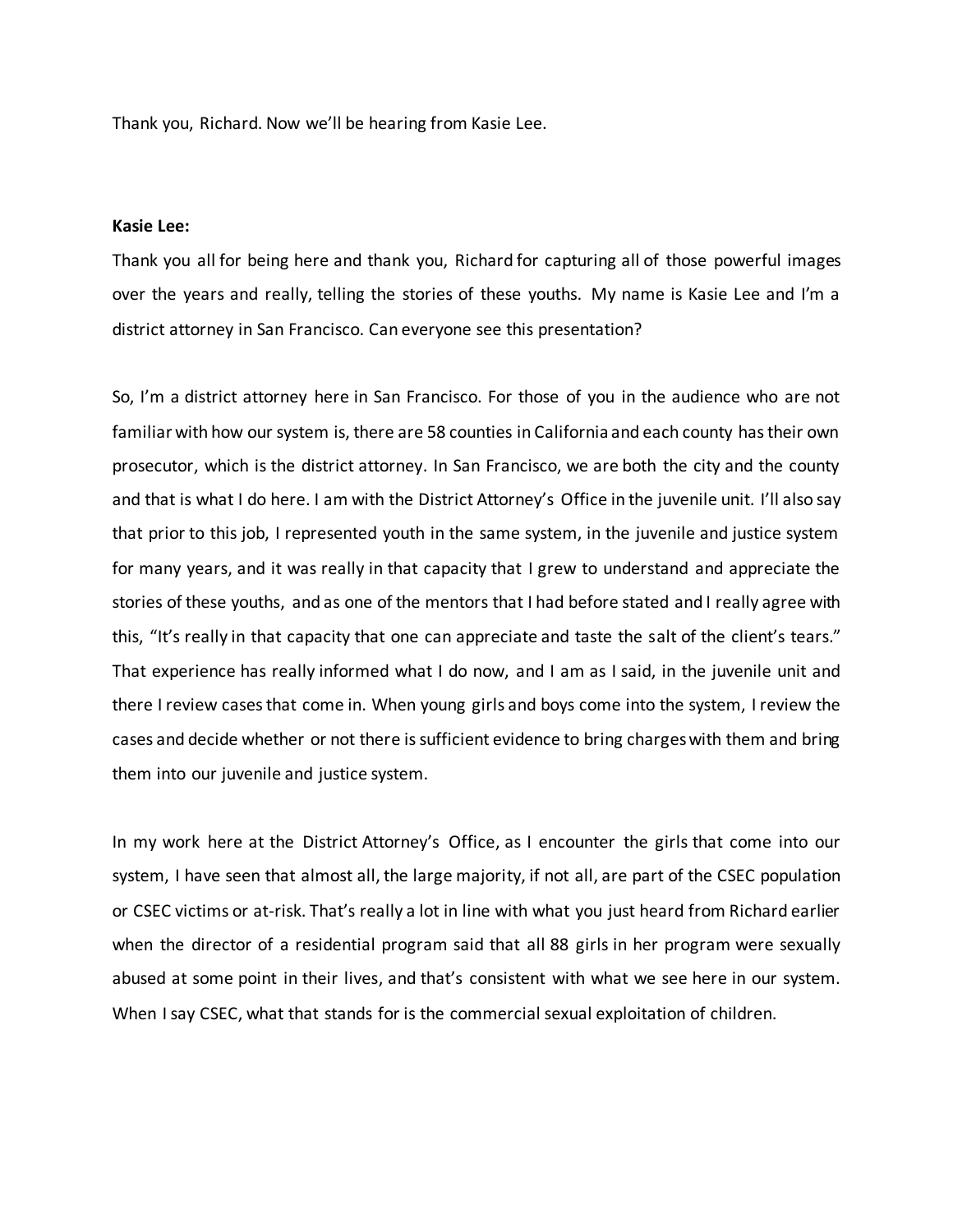Other commonalities that we see in the girls or among the girls in our system and CSEC youth is, first, is that they are crossover children, and what that means is within California we have two systems dealing with youth: one is the dependency or our child welfare system, and then one is the delinquency system, when the youth are accused of committing a crime. Within the child welfare system, the children are brought into that system when there are allegations and/or findings of abuse, neglect, and abandonment, and that's what we see with a lot of the girls that come in into the delinquency system later on in their lives is that there's this history of being foster children in a child welfare system, a history of being abused, severe neglect, abandonment, and so on. Then in line with that, another commonality we see is mental health issues. With this history of abuse, neglect, and abandonment, it isn't surprising that we see that the youth coming in suffer from post-traumatic stress disorder, PTSD, anxiety, and depression. That is something that is very common among the girls who come into the juvenile and justice system. The third thing that we see that I didn't know before, but it's quite common also, is generational trauma and that's when there is a little more digging into the youth's past, the girls' history, and past. We often find that the mothers of these youths were also part of the dependency system, also part of the child welfare system, and that they were victims of abuse, neglect, and abandonment. This is kind of a vicious cycle.

Unfortunately in California, for a long time, we were criminalizing these young victims of sexual exploitation. When CSEC youths were forced to sell their bodies and there were adults who are profiting from this exploitation, it was actually considered a crime, so I think Patty Lee and Michelle De Young, who you will hear from later on, will tell you that it wasn't too long ago that we were seeing youths handcuffed and being brought into the juvenile court for the crime of prostitution even though many within the system, many in the courtroom were kind of aware of the sad reality that these youths were victims, that they were being exploited, but then still charged with a crime. Just that very act, even though some will say that with this intervention is necessary to protect them, the act of bringing them into the system, handcuffing them, and as you can see putting them into these cells in juvenile hall with no windows and being forced to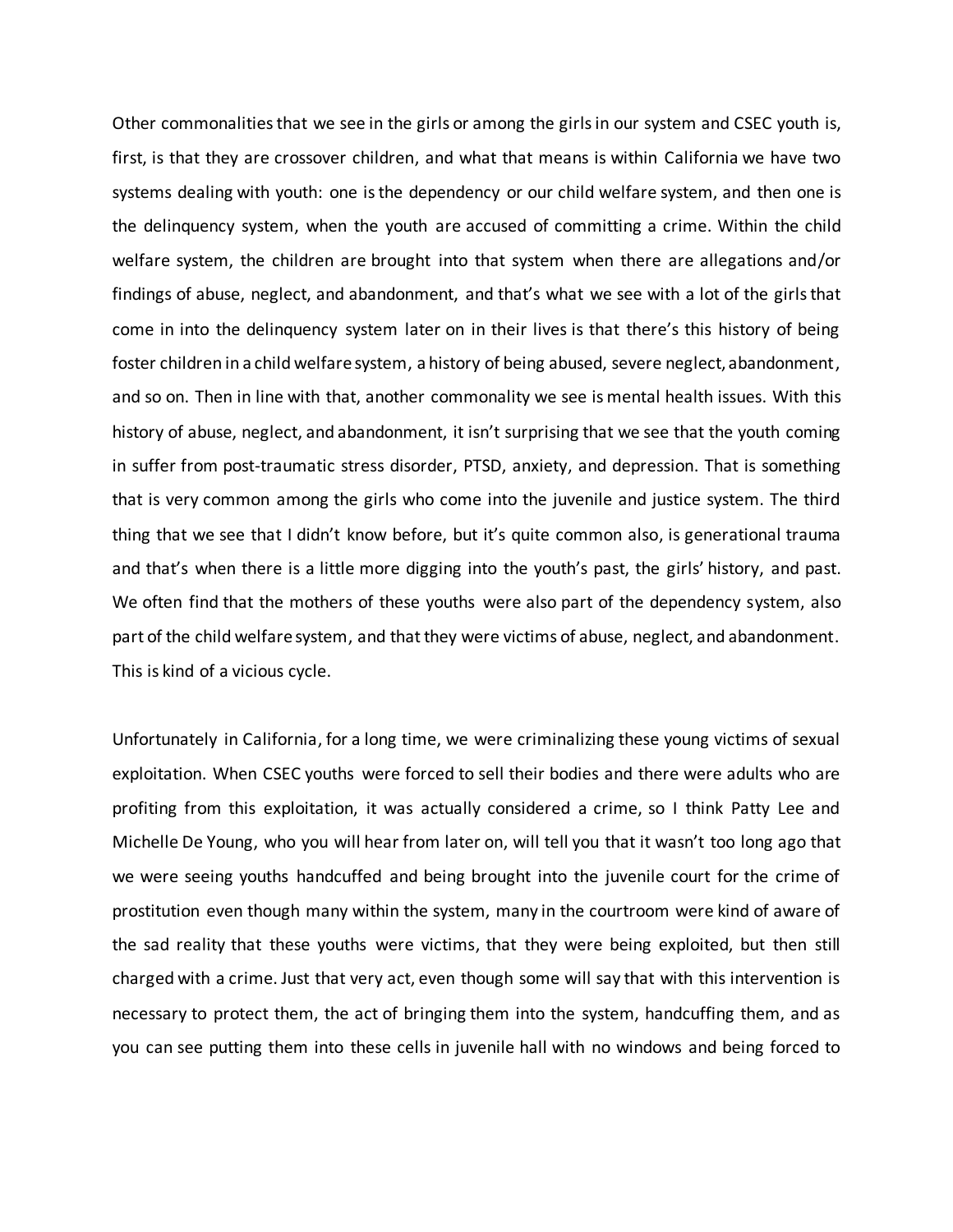follow all different types of rules like not being able to lay down and so on for hours, that just retraumatizes them and it brings into question, is this the proper intervention for these youths?

On January 1 of 2017, the Senate Bill 1322 went into effect in California and it said "We are no longer going to criminalize this act. We are no longer going to penalize the young girls who are being exploited." Now as it stands, we cannot charge youth girls who are under 18 for prostitution or loitering with the intent to prostitute. They may be detained for the short period of time so that law enforcement can connect them to services so that they can get the help that they need.

The second thing that we have in our systems is Penal Code Section 236.23 and this is specific to San Francisco. A lot of the youth coming in now, a lot of the girls, even though we no longer charge for the acts of prostitution and loitering with the intent to prostitute, some of them may still be, and what we've seen is be forced to engage in other acts, other conduct that are in violation of the law, but may be as a result of their status as a human trafficking victim, as a CSEC victim. It's actually a defense if there is evidence to support that their act was the direct result of being a human trafficking victim and they had a reasonable fear of harm at the time of the act, and that's something that we will consider when these cases come before us. There are something else that I didn't put here and those are Vacatur laws, meaning that if there was a conviction or a petition that was sustained for an act, and this will apply for both adults and youth, but for an act that was a direct result of being a human trafficking victim, there is a form of relief where these victims can go back and petition to vacate their convictions or vacate the finding of the sustained petition and that's important if there are immigration issues at stake. We know that a lot of – sometimes coming to America, coming to the States, some families and some individuals will seek the help of people or agencies to bring the young people over and once they're brought over, they are told that "You now owe us this amount of money and in order to pay off that money, you have to do these acts." Some of these individuals are engaging in conduct that will bring them in violation of the law, and as it would turn out later on, it was because they were human trafficking victims, and there is a form of relief there as well.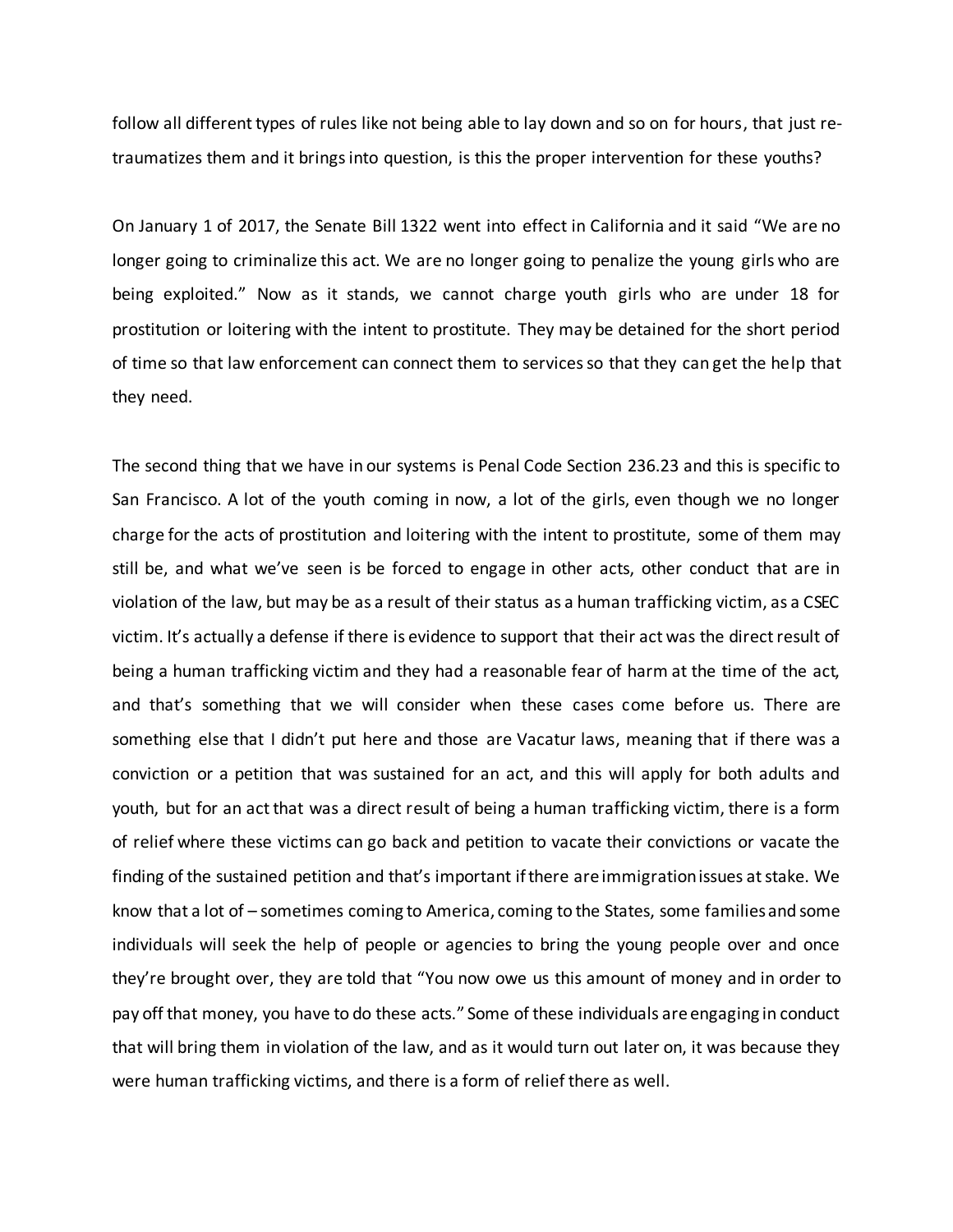Recognizing that this is a problem in our city, San Francisco has set up a multiagency protocol. Within the child welfare system, within the public defender's office, the child welfare system, public defender's office, the district attorney's office, and also other agencies that specifically work with CSEC victims, we have start with regular meetings and putting together a protocol, so that we can all work together and communicate in helping these young girls. Then within my office, the district attorney's office, we also set up our own protocols so we have a current strategies unit that will kind of probe and do a little more investigation and see if we can locate the individuals and charge the individuals that are exploiting these girls. We changed our vulnerable victim policy to include not just young people who are named victims in cases, but also recognizing that young people can come into our system as defendants, as minors charged with offenses, and yet still be victims of CSEC.

That's all I have for today, but if you have any questions, feel free to reach out to me at this email address.

#### **Joshua Nederhood:**

Thank you very much, Kasie. Now we'll hear from Michelle.

#### **Michelle De Young:**

Right. Hey, all. I like to tell you about some of my experiences. I will not use any of my client's names for their exact story in order to protect their confidentiality. A little bit about how I work, I'm blunt, passionate, fierce, advocate and authentic. I've learned that change happens when you invest in one another and when we don't, you suffer. These stories are about relationships, I've talked to dozens of people every day from all levels of our societal ecosystem. Now, let me warn you, my work is full of chaos, so strap in.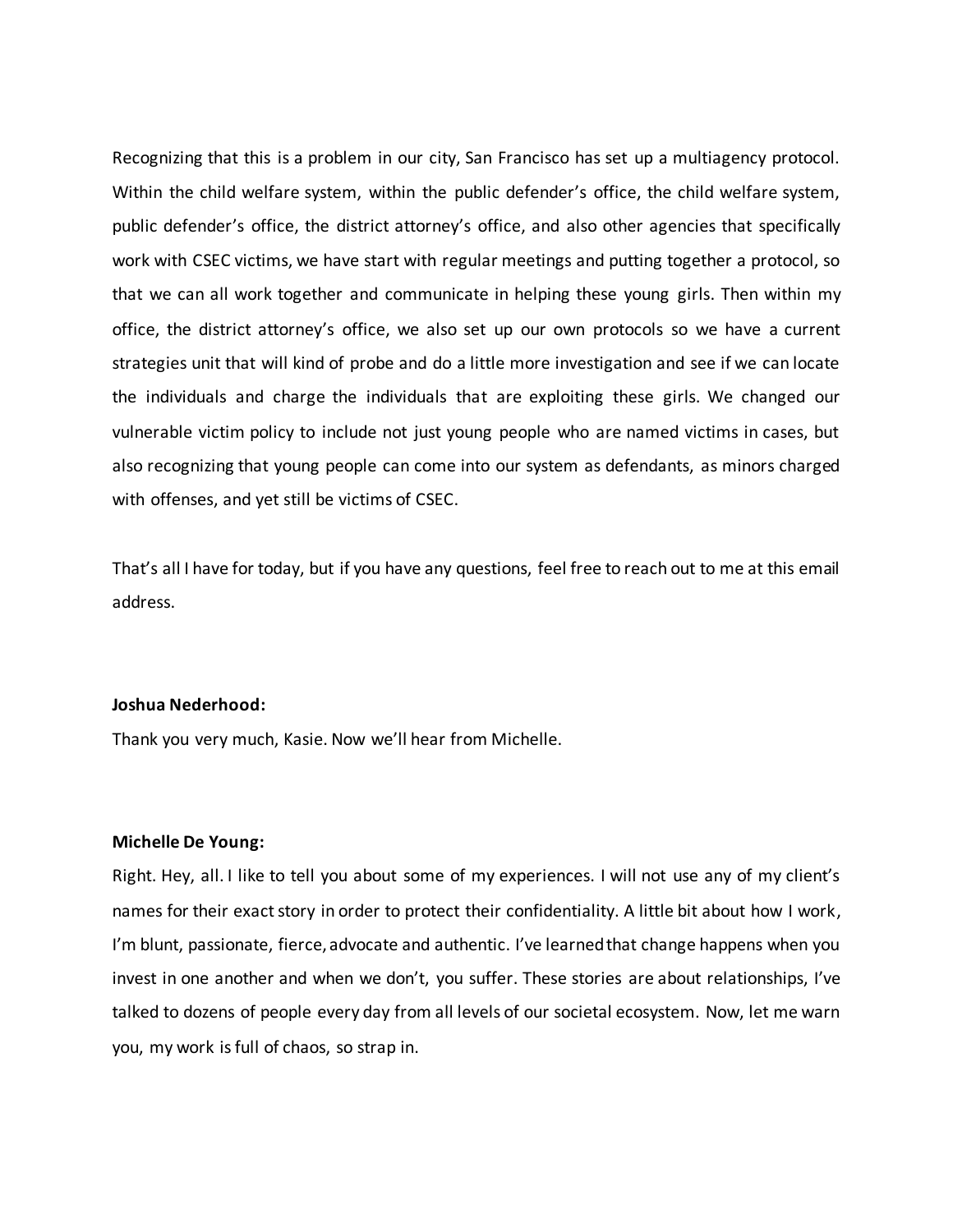I'm tired because last night I dealt with a situation where a father called the cops on my client Diamond. Why? Well, because Diamond didn't clean the room. Her dad is schizophrenic. I spoke with the cop at length who was shockingly nice, we worked together to get my client to a safe place for the night. I had a stroke of luck; not all cops are this collaborative. The cop told the dad that he can't arrest Diamond for not cleaning her room. Before the cop and I end the call, I tell him things and that I appreciate his collaboration.

I spent an hour following up on calls and emails, 9:00 AM rolls around, there are several new kids in custody, so I go up to juvenile hall to do annotates. We at the public defender's office meet with youths as quickly as we can. We walk them through their rights and rights to detail and tell them the roles of the district attorney, the probation officer, and the public defender's office laying out how what they say, who they say it to, can be used for or against them. We also help them understand that the public defender's office is on their side and that's what they say is held by attorney-client privilege.

For my first intake, I meet with Lea. As we begin to talk, I see that she is in a psychotic state. She tells me how in her cell last night, she was watching the walls wave. As we are talking in the visiting unit, another girl comes in. Lea gets up and starts to walk towards the girl and gets verbally aggressive. Lea doesn't actually know the girl. I do my best to divert her and work with the juvenile hall staff to get Lea back to the girls' unit as quickly as possible. I called the mental health service for youth in custody and explained what happened. My goal is to get her qualified mental health help as quickly as possible. The counsellor up in juvenile hall do not have extensive mental health training and there are no mental health staff formally on the units. Unfortunately, this becomes a battle between the public defender's office, wanting her sent to the hospital and probation wanting to keep her in juvenile hall. We eventually are able to get Lea to the hospital.

She was then transferred to a psychiatric hospital and ended up being there for about three months. With continued care, her mental health stabilizes about a year later and it's amazing. She's incredibly smart and highly motivated. Unfortunately, she is sent to a group home where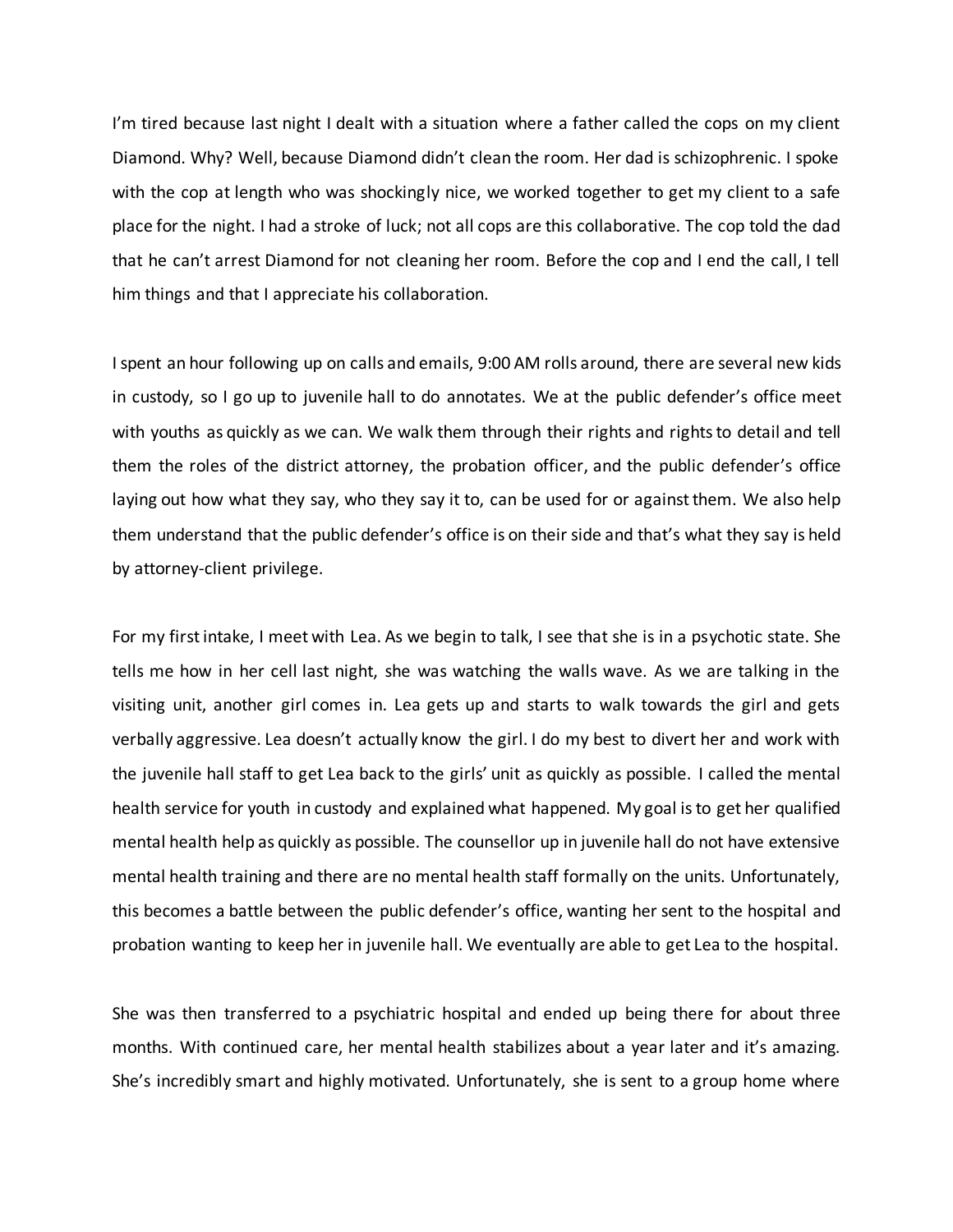her psychiatrist derails progress, taking her off for successful drug regimen. Lea is now on the streets, my girl shows me videos of her from time to time and it breaks my heart because I'm thinking about what her life could've been.

I finished two more intakes, which were a great deal smoother and head down to court. I have a couple of kids on today. The first is Ranisha. Ranisha is supposed to be keeping in touch with her probation officer in going to school, the basics. I haven't been able to get a hold of Ranisha for a couple of weeks which isn't good. If she doesn't show up, probation will likely take her back into custody when they see her next. This is what I sometimes think about pulling up my hair, Ranisha's mother doesn't have the ability to parent, not necessarily because she doesn't want to, but because she's a product of her environment and also raised in the criminal justice system. Her school can't support her, not because they don't want to, but they just don't have the capacity to do so. What is so frustrating is that how can the court expect the youth to do well in school when schools aren't providing free resources? Ranisha's principal just told me that the government is cutting their funding again.

Ranisha is also being failed by the therapeutic services that she's ordered to participate in. The therapeutic agency hires young social workers with low to no experience. Our youth need trauma therapy, trauma-informed therapy, which they don't really get. You'd have to pay for that. To top it all off, her probation officer has no concept of how to actually work with Ranisha. Their response is paternalistic, which is an institutional norm from the criminal justice system. As I expect, the judge issues a warrant for Ranisha.

Shantelle's case is being herd next. Shantelle's currently in custody, and the judge will rule that she will serve at her juvenile time by remaining in custody. This is happening because she's almost 18, has failed every group home, and has nowhere else to go. She will be released on her  $18<sup>th</sup>$ birthday, which is next month. Things unfortunately don't get better for her. Tia's case is on my calendar, just so the judge can hear what progress is being made for stable housing. Tia's case is interesting solely because the public defender's office, district attorney's office, child welfare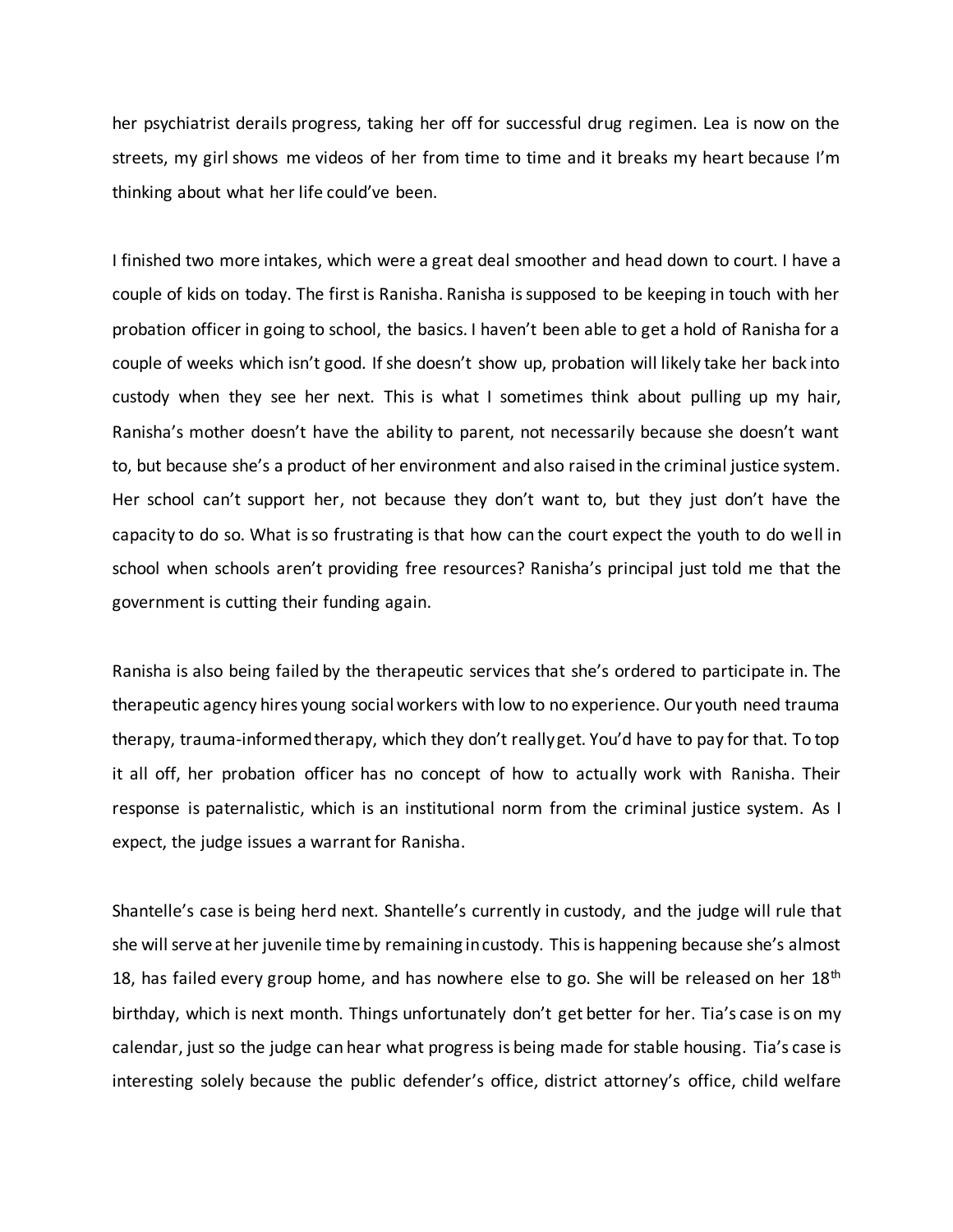department and community organization, and other stakeholders are working together to move away from criminalizing sexually exploited youth. This is actually new and pretty cool.

Tatiana, my last case of the day, it's probably the only one I don't have to stress about. Her court should go pretty quickly. We hang for a while and talk about life while we wait to park. We talked about her dysfunctional and emotionally abusive family as well as her art. She's actually an amazing artist. I found this out not from her of course, but because I spent so much time at her school. Her art teacher pulled me aside and said that Tatiana can make real money if she will continue to pursue her art. Art is where she's getting to explore her personal experiences and be lost in creativity. It's a solo act for her, the one place where she finds peace. Tatiana has chosen to stay a part of the juvenile system because she doesn't want to go home. It's sad that Tatiana has to look through the criminal justice system to attempt to have a normal childhood by being raised in group homes. As I wait for Tatiana's case to be called, there are a flurry of text message, emails from different schools, therapists, probation officers, attorneys, my clients, and parents. There are fires I have to put out and make connections I have to make. However, Tia just called me and told me she got a job. I get one text from Alexa's teacher and it's not good. She said that Alexa stormed out of classroom and is cursing up and down the hall. I'm grateful that the school staff called me rather than the probation officer. They most likely called me because I'm at school all the time. Some schools however use the threat of calling my client's probation officers to try and gain control, and I think we can all guess how that ends up going: not well.

After Tatiana's course is finished, I went in my office, grab my keys and head to Alexa's school. When I get there, I see her outside cursing and yelling at people. Now, my girls know I'm no pushover and that I will not tolerate disrespect. I showed them respect and expect them to do the same. I tell her to stop yelling and be respectful while we hear everyone's story. It's about a phone, which made me actually want to bang my head against the wall. I turned to Alexa and say, "You made me drive all the way here because you lost your control over a phone?" I pinched my nose and looked to the sky and say, "Why me?" I have to purposely get a little dramatic with my responses in a comical way in order to lighten the mood. Alexa says, "Michelle, don't make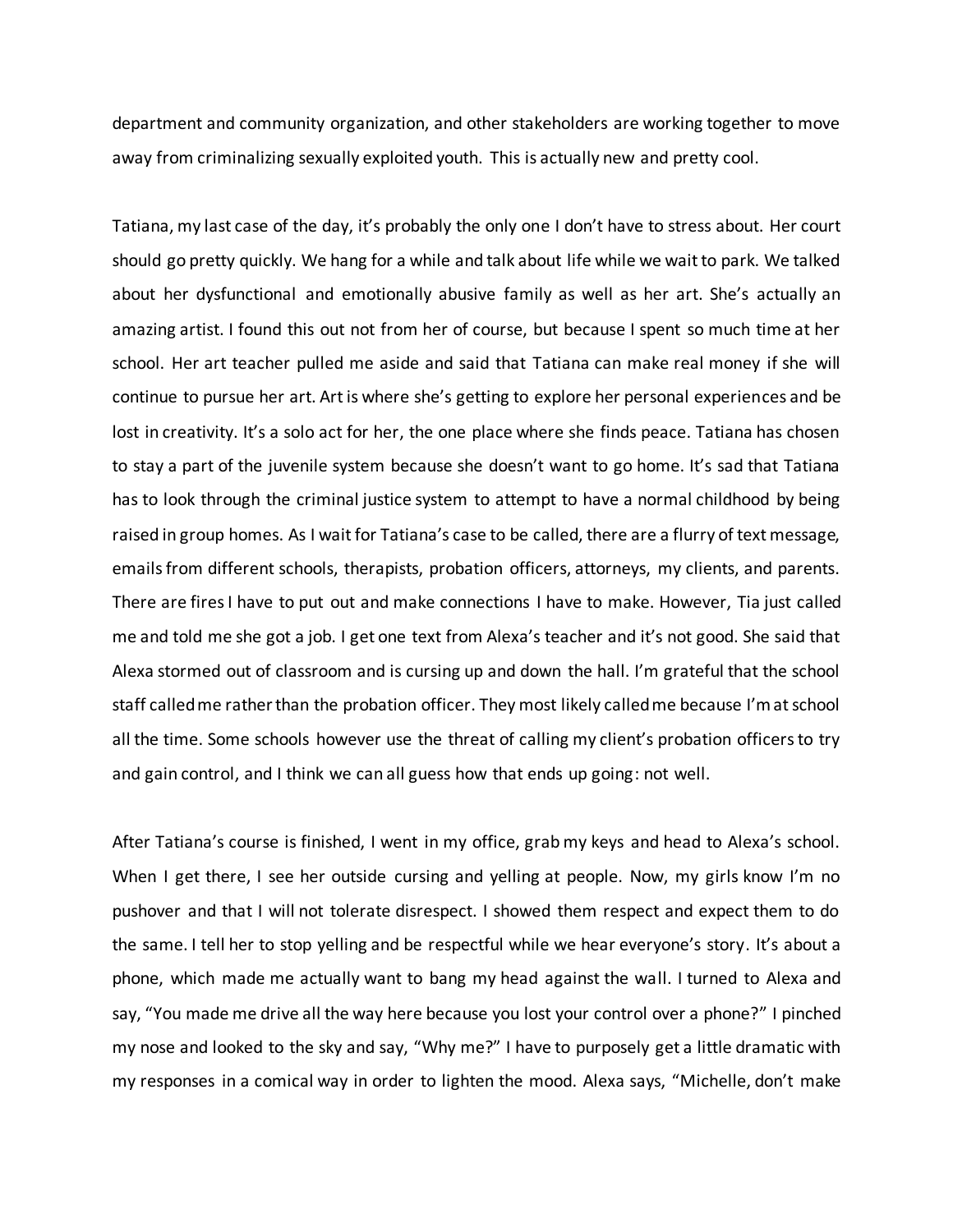me smile. I'm mad." Now I have to laugh and say, "You do know how ridiculous that is." The school rule is you can't use the phone, but the staff member made an exception showing the rule isn't absolute. My youth test out everyone's boundaries, not to rebel or act out but because they're trying to find us on the wall, something that they can identify and hope in it won't budge, something that makes sense and is always constant. They are looking for safety. Thankfully, I was able to deescalate Alexa and avoid probation being called. Alexa and I talked again when she got out of school. We end up talking about the conflict she had with her mother that morning.

One thing I've learned through the years of working in this system is that most of my girls don't know how to process emotions or even know what they are. I also have to explain this to those who choose to work with my clients. Most of my girls can't describe to you what being embarrassed, anxious, sad, happy, or vulnerable feels like. When we ask, they will talk and say, "I'm irritated or angry." Those will be the only emotions they know and the easiest to feel. That's how they have survived. As I'm out in the city, I figured I might as well make the rounds to my other girls' schools. As I'm driving, I see Tamia walking towards her school. I called her and say, "get in the car." It's 1:00 PM. One would think she would be in class. Now this girl, I don't think she's ever sat through a single class. She can't really read and comes from a dysfunctional family that can't get control over her. She has a long history with the child welfare system. We get to school, and I asked her what she plans to do. She said something along the lines of "walking the halls." Once again, I find myself pinching my nose and my girl smiles. I suggest we go to the school's wellness center or just kind of like a community center that is focused around calming young people. I sit with her for a while and I help her read through some of her social studies work. By some miracle, the wellness staff and I are able to convince Tamia to go to her special education reading class, collaboration works. I go and visit more schools, two of my girls aren't at school, and I talked to both of their counsellors in order to try and brainstorm ways to getting them engaged. We talked about their behaviors during school and I often have to explain that their behaviors are symptoms of complex trauma, sometimes compounded by learning disability. I always express my appreciation and respect for their work because they often aren't supported or valued.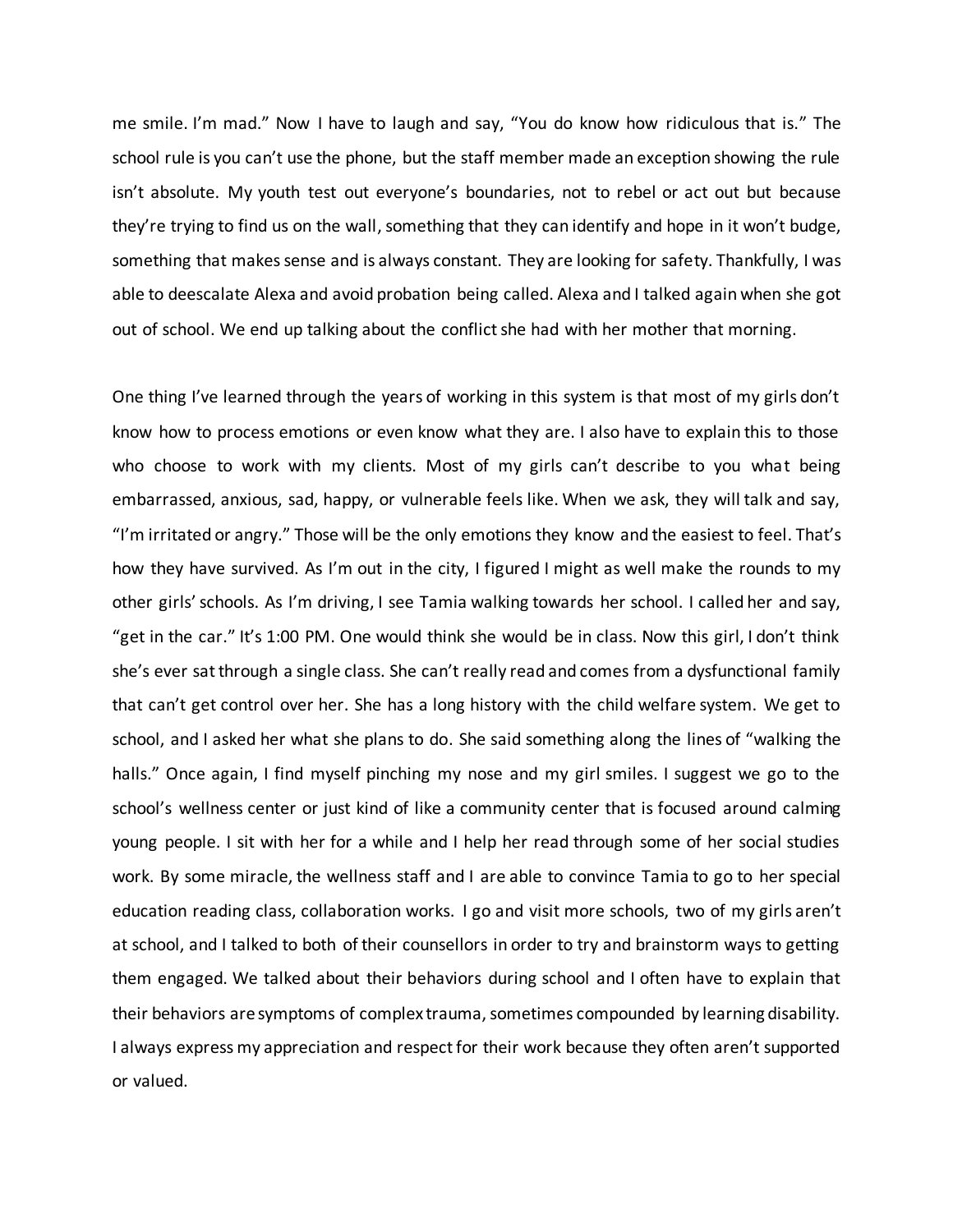I leave the school and I'm starving. I picked up my lunch and I eat instantly in my car when my phone rings. I see it's from a therapist at Jessica's group home. I know it's not going to be good. I answered the phone and I hear a lot of unpleasant dialogue and raised voices. The therapist proceeds to tell me Jessica dragged the couch out of the house, drenched it with a hose and is currently on top of the van jumping up and down. I'm pinching my nose again, I asked the therapist to put me on speakerphone. Now group homes are great in theory, but often fall short on practice. The site does not invest in a bottom-up method. It doesn't invest in the communities who are supposedly caring for these young people. Most group home staff don't have adequate training in child reform care, child development, and harm reductive methods.

Funnily enough, one of my clients just told me the same thing the other day. Oftentimes, my girls end up failing at group homes which leads them right back to juvenile hall. This would end up being a 45-minute phone call. I'm first grateful that the group home staff decided to call me and not just the probation officer. They have learned that the probation officer is a big trigger for Jessica and will just probably make matters worse. I have invested time in getting to know the staff with the group home because I want to be able to help them as much as I can, and I want them to know that they can always call me. As I hang up the phone, I get the feeling that the group home is going to call Jessica's probation officer not because they want to, because they have to. Jessica will end up back in custody and the cycle continues.

Now, I have to get back to my office, have been working on two reports. One report is to help get Natasha's case dismissed with the support from her probation officer actually, and to also help with her immigration case. Natasha has an extensive sexual assault history. About a year ago, she was gang raped and she actually made a report with her child welfare social worker which is not common. Later, Natasha finds out that her social worker wrote a report saying he didn't believe her because she didn't cry when she told of those details of her assault. The police read that report and no known effort was made to identify the perpetrators. Too often, those of color have their words discounted, especially young women of color. I would sometimes take Natasha to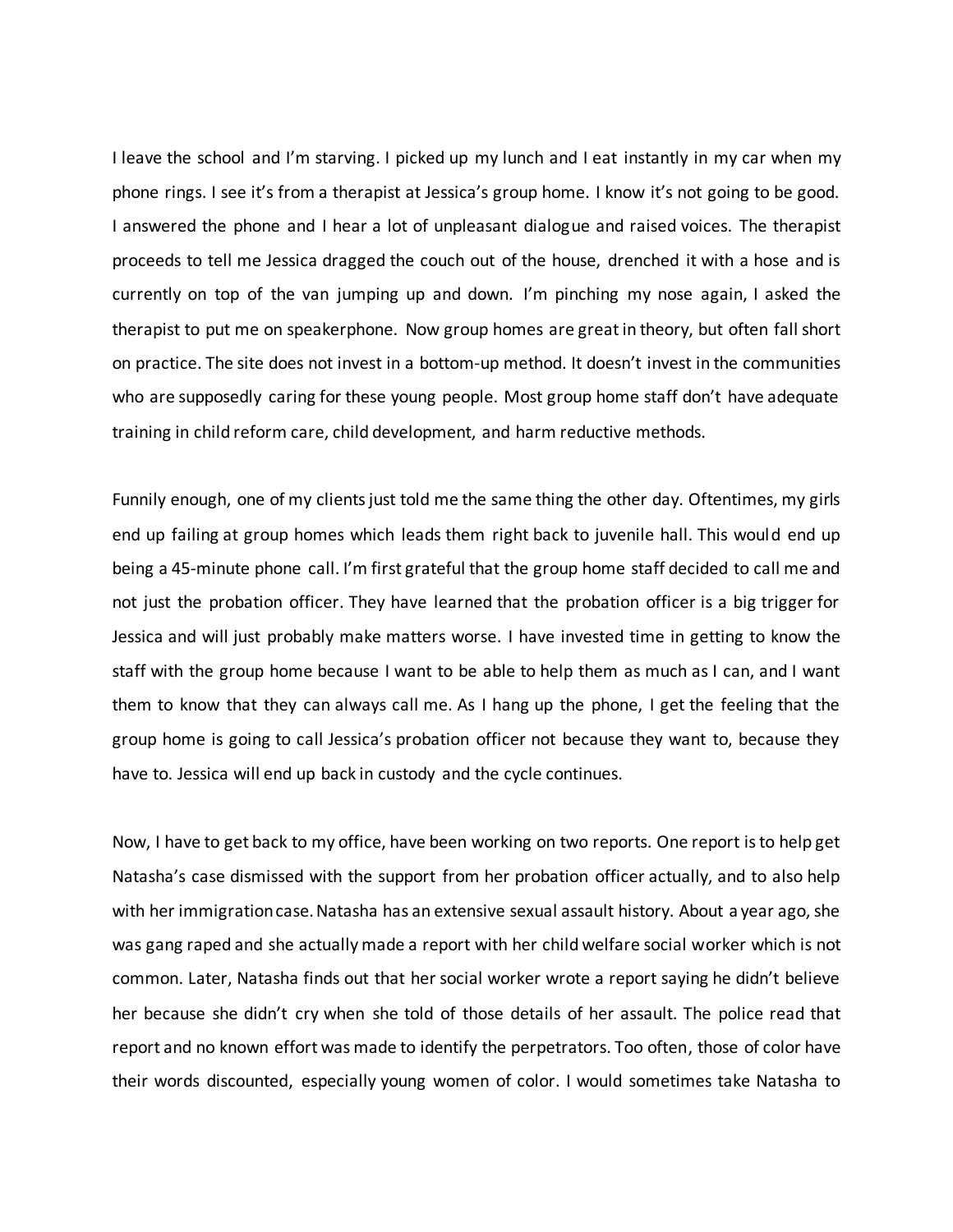school and pick her up after so she would feel safe. There are some things to be said for the tradition of being dropped off at and picked up from school. It's like the sacred moment when we feel care for loved. Happily, we were actually able to get her case dismissed as well as get her a Green Card.

My second report is a release plan for Sasha. Probation in a district attorney's office is trying to send Sasha to an out-of-state group home without first exploring options in state or if there's anyone who'd be willing to care for her. This happens more often than it should. I start calling family members, the community programs, start formulating a report that could best support my client. 4:00 PM rolls around and I decided to finish my day by going up to the juvenile hall, hang out with one of my girls, Natasha. We just sit and talked about anything and everything. Natasha has an extremely tragic story. She was sexually abused by her uncle and has been a victim of sex trafficking. I just let her lead the conversation where she wants. I don't always spend my time digging for information. It's important to just stop and listen. Natasha's case is frustrating because she's shared between the juvenile system and the child welfare system. The child welfare system just said they can't help her and feels that her needs will be better served in juvenile court, their words. Rather than acknowledging their past failures and looking to new methods of care, they think the best course of action is to criminalize her. How does that make any sense? Anyways, the clock strikes 5:00 PM and I tell Natasha and the other girls in unit goodbye. When I get back to my office, I checked my email one last time. I got an email telling me that one of my girls, now 22, died of an overdose. She was arrested for prostitution when she was about 13. Thankfully, the police can no longer do that. It took her forever, more than three months, to trust me. When I first met her in custody, we would just sit in fence for a while looking out the window. I found that she became more comfortable and less jumpy if she had somewhere to look out to, almost like she could daydream. Finally, one day she asked to talk to me and let the floodgates open. She ended up telling me her life story which is tragic. Since leaving the system, she had many struggles and would call her old attorney and I often just to chat. It had been a while since we had heard from her and when I got that email, I wasn't surprised, but my heart was broken for her. The world failed her. She's one of the sweetest people I've ever known.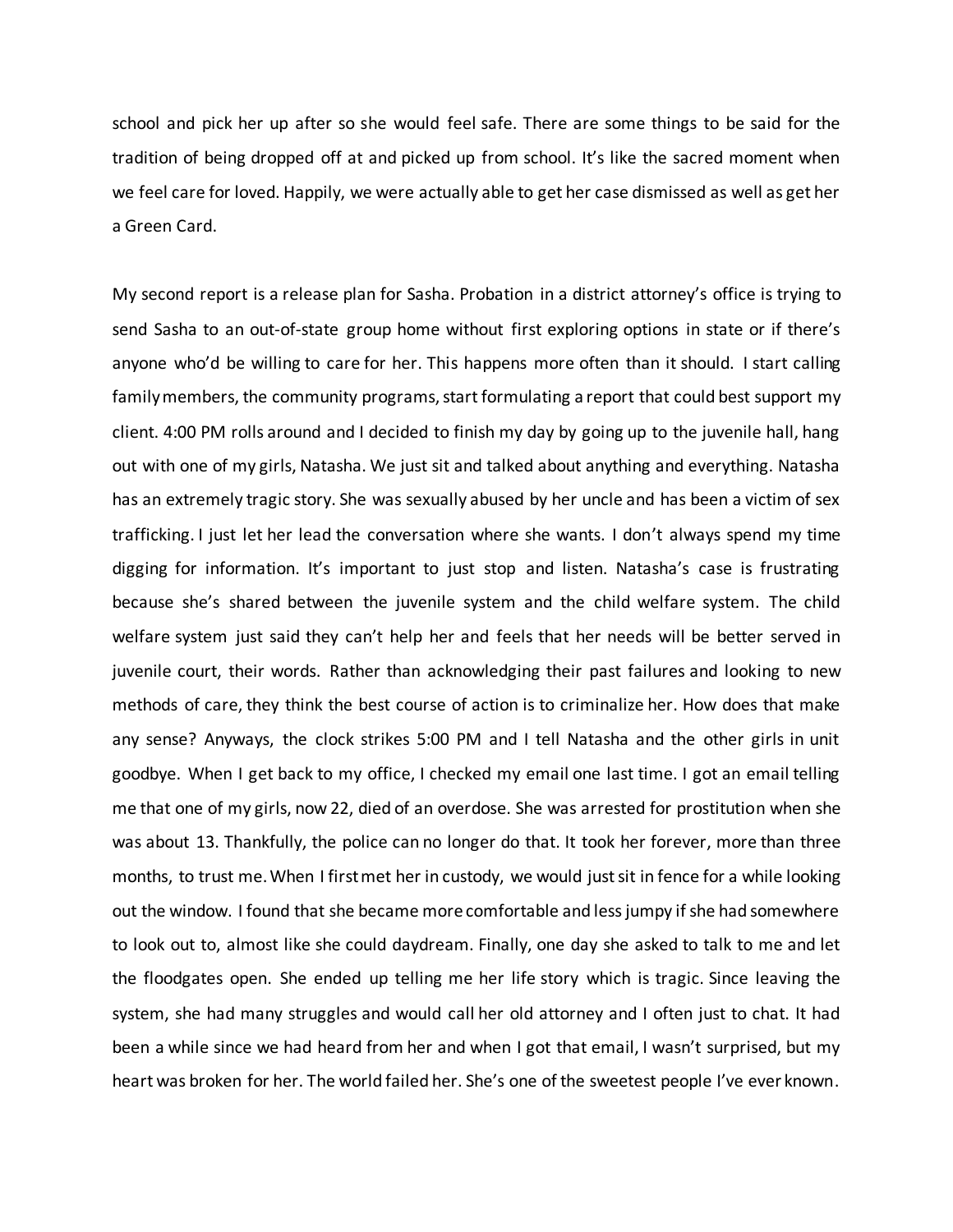The last memory I have of her is taking her grocery shopping. She called me to say she didn't have any money for food. We made a meal together and just hung out and talked about a lot of things. 7:00 PM comes around and I told her I have to go, she pleads with me to stay. After reading the email, I just sit there for a moment and end up driving home with a heavy heart thinking about how grateful I am that I was able to know her and saddened that we, all our systems, failed her. I've only lost two of my kids and I consider myself lucky. Those who work with young people who identify as males aren't so lucky. As I drive home along the ocean, I look forward to the weekend and I'll be taking three of my girls hiking to where there's actually still hope. What I've learned through the years of working the criminal justice system is the importance of relationships, relationships with individuals and institutions. In a criminal justice system, you're working with fractured individuals and fractured institutions. People ask how we can change the criminal justice system. Well, my first say is we have to acknowledge that this system was created from racial institutions because right now, 99% of my clients are young people of color. Second, I'll say we have to invest in the social capital of communities, truly invest in people, believe in the knowledge of the collective. Now, I'm not perfect, I messed up a lot, and sometimes I think I know more than I actually do, but one thing that I'm good at is loving my girls. I tell them they deserve to be loved with no expectations, that they matter if not to themselves then to me. I tell them that no matter how much hair they made me want to pull out my head, I'll always be there and that they should know that someone loves them without conditions. At the end of the day, my girls deserved a world that values, loves, and supports them. This is what motivates me. Thank you.

#### **Joshua Nederhood:**

Thank you so much, first, Richard for that really powerful presentation and then Kasie and Michelle for illuminating the contexts, the legal contexts ,and then hearing the voices of the girls, your clients there, Michelle. I think we just have time for a couple of questions. Patty, if you want to ask the first one we got from the audience?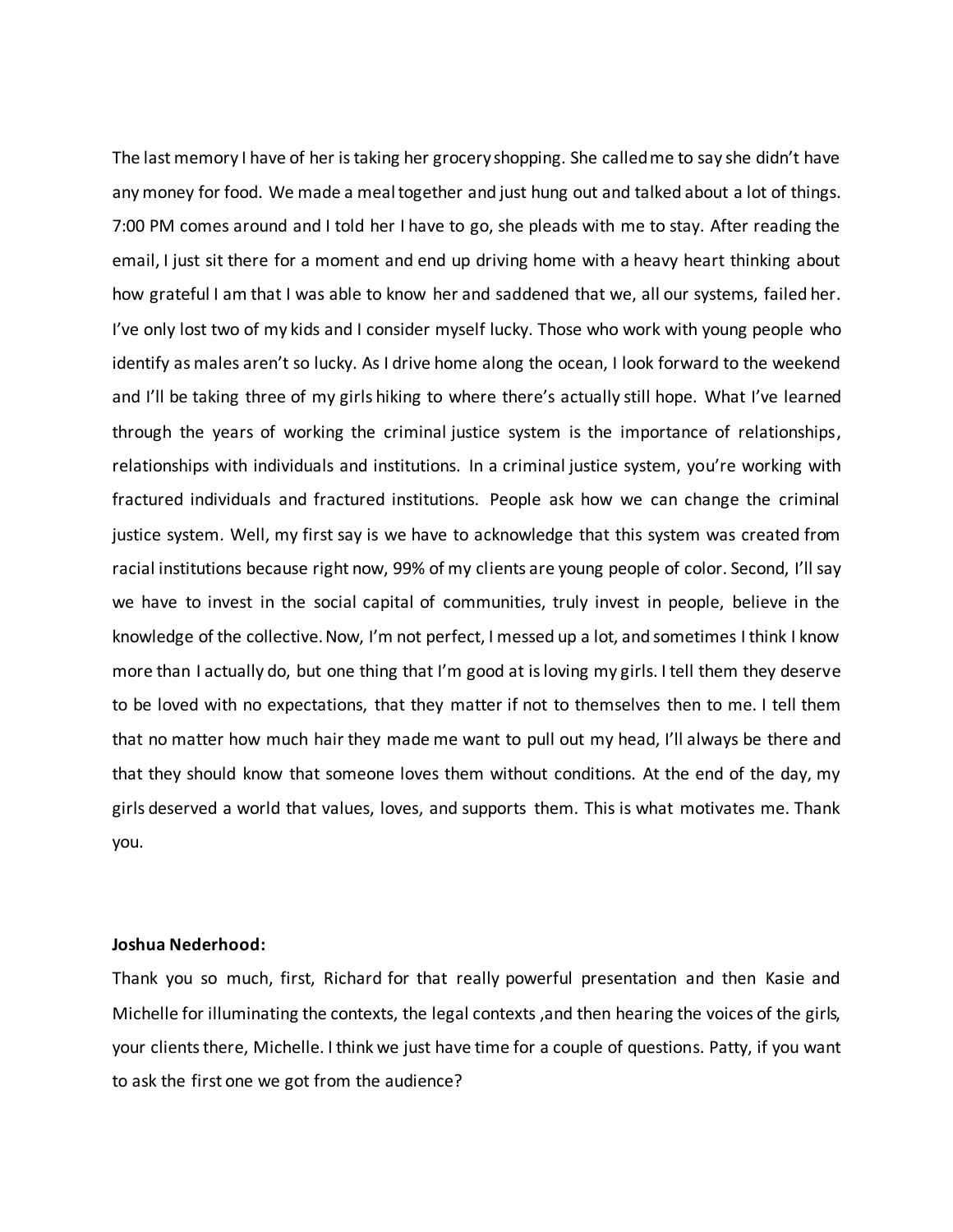## **Patricia Lee:**

Thank you, everyone. I feel so inspired by the powerful presentations and it really gives us resolve to continue working together to make life better for our youth. We have a question. "As a Guardian ad Litem for over three years, I've seen how underfunded and overstretched the services and staff providing those services to children are. What would be the most impactful way to fix or change this so meaningful support and services so that it can be provided to both the children and those around them who act as primary caregivers to effect lasting change for them?" I'm going to direct that question to Michelle in terms of possible services and Richard, in terms of the youth's perspective based on your work.

## **Michelle De Young**:

Thank, Patty. That was quite a question. I think that my basic answer honestly would be truly building relationships and getting to know all the stakeholders and institutions because I think sometimes we like to talk through ideals, rather than really getting on the ground and talking to people to actually know what's going on in the community, and really is to humble yourself. The only reason why I sort of gained knowledge is by acknowledging that I really don't know a lot. I found success within recently, and the cool thing about San Francisco is that we're kind of all focused on about having a more collective view of truly helping because I see those things don't work and I think we have a pattern within kind of western culture to have this top-down method of change which really doesn't need to change and it's really going from bottom-up. I think a big thing that we can all do is the best thing to start especially right now, the Black Lives Matters movement, is educate yourself. It's such an opportunity and wealth of knowledge from people that actually know what they're talking about. I think the big thing is to do that and then actions get involved, get involved in your local community, talk to people, see how you can help, and really engage in dialogue. There's power in dialogue, so I hope that sort of answers.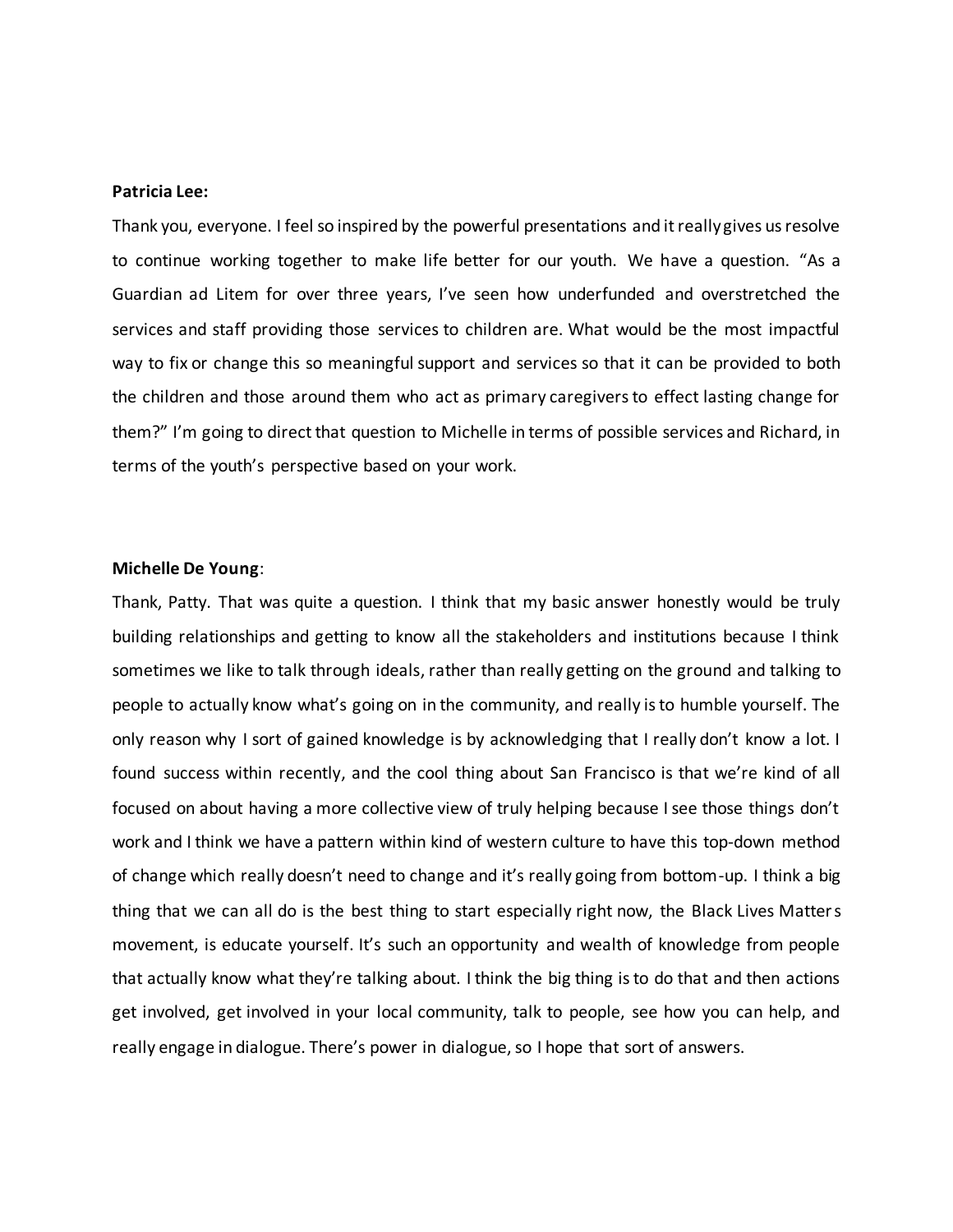## **Patricia Lee**:

It does, very well. Thank you. Richard?

#### **Richard Ross:**

I've spent the last 15 years listening to teenagers. They're lonely and I simply try to filter out what they're trying to say and give them to people that may not have access to them, may have already demonized them. I think it is as Michelle said, trying to open up a dialogue and cleansing the stories in the sense that teenagers can babble a lot. I try to simplify it and try to convince anybody the world, the policymaking to say if these were your kids, if these are our kids, how do you deal with them? How would you want them dealt with? I don't think there's anybody on the planet that would imagine that these kids benefit from being put in these institutions.

#### **Patricia Lee**:

Thank you, Richard. There is one more question and that is Richard, based on your powerful presentation, we know that art can create positive changes as it intersects with the juvenile justice system. I'd like to know from all of our panelists here, what are Richard's strategies for advocacy? And Kasie and Michelle, do you see art as a tool for advocacy in your daily work? Kasie, would you like to answer that first?

## **Kasie Lee**:

Sure. I do see art, and specifically the photographs by Richard, as an advocacy tool just because it conveys such a powerful story, and one picture tells so much more than what any of us can say because in a lot of these cases, we're not hearing from the youth themselves. The stories that we're relaying there are kind of second hand. These pictures, art, are much more powerful.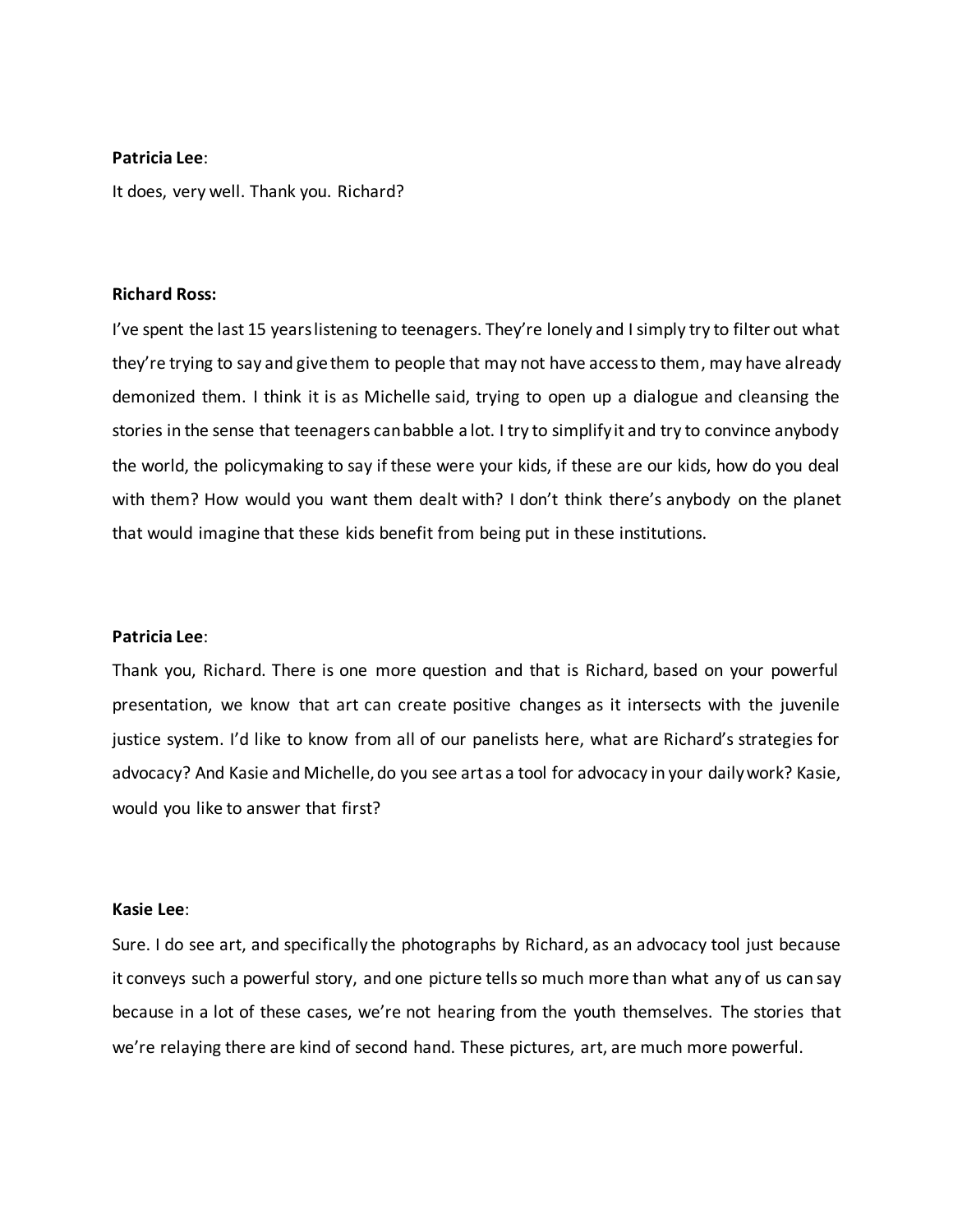## **Patricia Lee**:

Thank you. Michelle?

#### **Michelle De Young:**

Yes, so I sort of piggyback. A lot of my girls actually write poetry, and I try to encourage them to share it and even read it in court. A couple of my girls have and really everyone stops and listens because I think what was being told by Rich earlier is that when kids are in court, they're actually viewed as adults. They are not humanized. My job is to humanize them and they're able to do that themselves when they could read their art, and I've had several girls who paint and participate in art class and I actually try to encourage them to like when they go to school, to go to art class because often they don't know how to express themselves. I think whether or not that's being shown is a tool for them and when they feel comfortable to share it, people are normally in awe. I have one of my girls' art pieces shown in a gallery which was amazing, and she was incredibly proud of. Not only can it move other people, but it gives them a sense of accomplishment. It kind of has this world affecting, if you can say that.

## **Patricia Lee**:

Thank you, Michelle. We have one final question and this is for Richard. Can you explain how you engaged with young women or girls who have experienced severe traumas in their lives and how – I'm sorry, but I just lost…

## **Joshua Nederhood:**

Sorry about that. Richard, the question is how do you deal with girls who have experienced severe trauma? How do you get them to open up to you and trust you in such a short amount of time? How do you get them to engage in this project that might be foreign to them?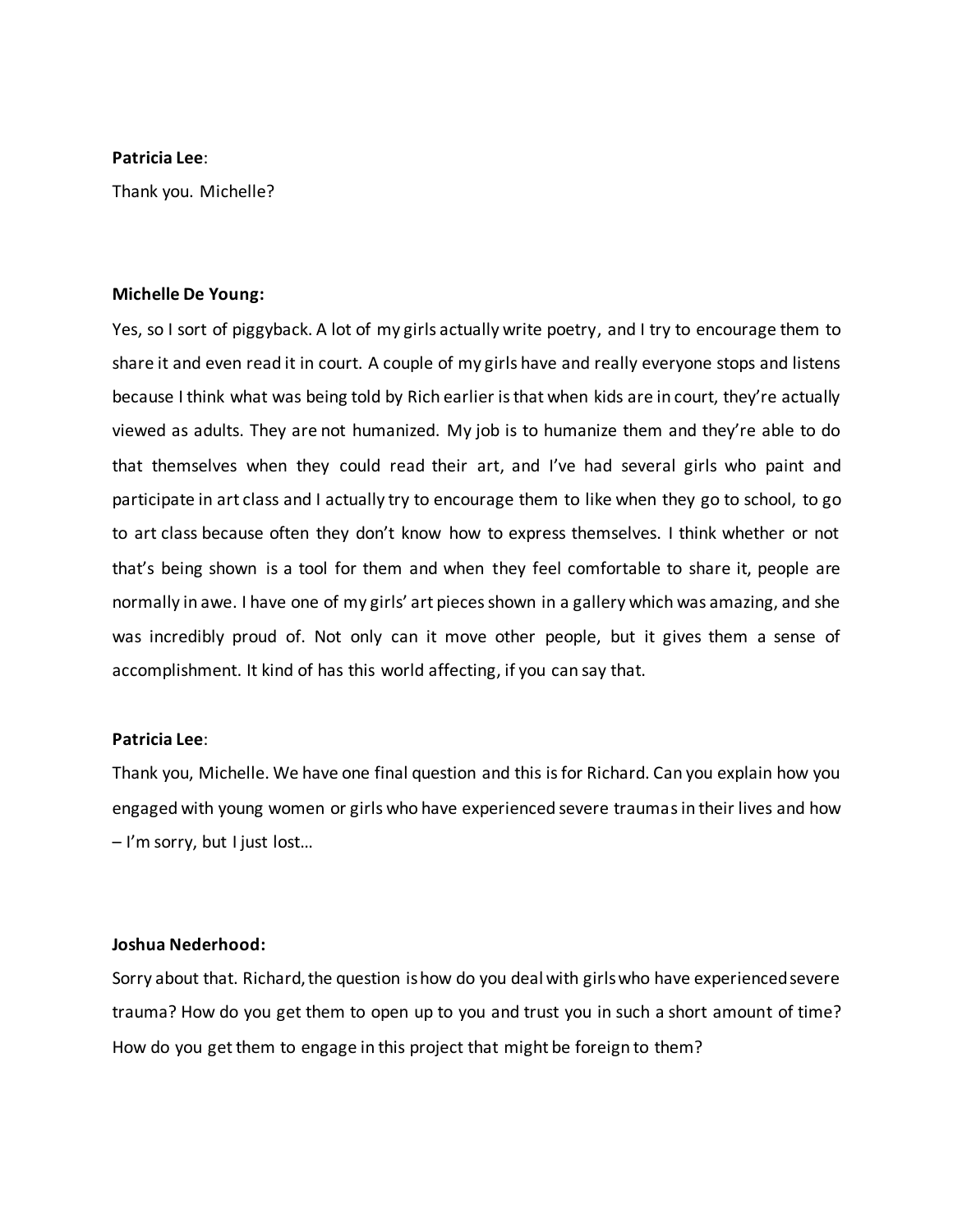## **Richard Ross:**

Really difficult and I'm sure that it's a longer discussion I would have with anybody in the audience. I'm not quite sure. I don't want to retraumatize them. When I start a conversation with a girl, it may be completely in a typical practice that anybody on the panel may think is legitimate, but often I'll say it to them, "How old were you when you were first assaulted?" It makes the assumption that I already have some idea as to who they are and what their background is and I'm sympathetic. Also remember that I knock on the door and I'm sitting on the ground and I'm not a young person of color and the girls of color, often that's the one that has assaulted them. I'm so distant and so foreign and so sympathetic and I keep my mouth shut in so many ways and they have power above me, so I'm not a threat, but I'm very careful not to retraumatize them and tell them "Please don't talk about anything that makes you uncomfortable." That's a scary world for me.

#### **Joshua Nederhood**:

I am sure. Thank you all again so much for sharing and we would love to continue this dialogue going forward. So once again, I've put Richard Ross' contact information in the chat so please follow him, follow his work. We've seen that this is really crucial bringing art into the justice system and illuminating areas that often are hidden behind legal language. Just as a reminder, there are some upcoming symposium events in the international symposium. In a couple of weeks, we have Findings and Calls to Justice with the Focus on Indigenous Girls and Youth in Canada, the presenter, Christa Big Canoe from the Aboriginal Legal Services of Ontario. I've put the link to register for that in the chat as well, so please go ahead and register now if you're interested in these conversations. We will also have panels on Sex Trafficking on February 23 and then we'll be finalizing a date soon on Sexual Violence and then on this issue as it is seen in China.